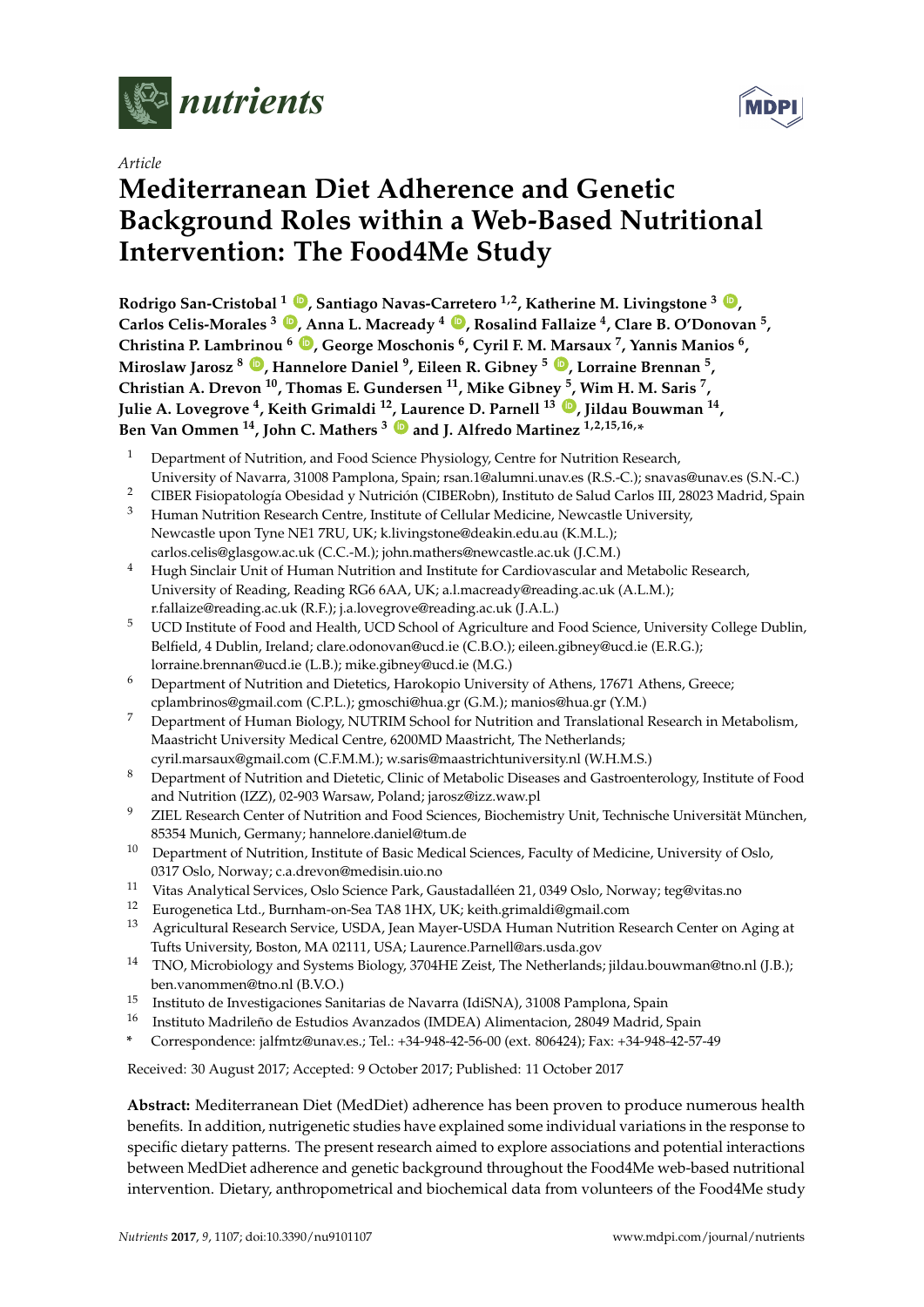were collected at baseline and after 6 months. Several genetic variants related to metabolic risk features were also analysed. A Genetic Risk Score (GRS) was derived from risk alleles and a Mediterranean Diet Score (MDS), based on validated food intake data, was estimated. At baseline, there were no interactions between GRS and MDS categories for metabolic traits. Linear mixed model repeated measures analyses showed a significantly greater decrease in total cholesterol in participants with a low GRS after a 6-month period, compared to those with a high GRS. Meanwhile, a high baseline MDS was associated with greater decreases in Body Mass Index (BMI), waist circumference and glucose. There also was a significant interaction between GRS and the MedDiet after the follow-up period. Among subjects with a high GRS, those with a high MDS evidenced a highly significant reduction in total carotenoids, while among those with a low GRS, there was no difference associated with MDS levels. These results suggest that a higher MedDiet adherence induces beneficial effects on metabolic outcomes, which can be affected by the genetic background in some specific markers.

**Keywords:** Food4Me study; Mediterranean diet; genetic risk; obesity

### **1. Introduction**

An excessive Body Mass Index (BMI) is a well-established risk factor for metabolic diseases [\[1\]](#page-10-0), including diabetes and cardiovascular diseases, and for other age-related diseases, including cancers and dementia [\[2–](#page-10-1)[5\]](#page-11-0). Many studies have identified common triggers for unhealthy adiposity, such as changes in lifestyle, including higher consumption of saturated fats and sugar-rich foods, and reduced physical activity [\[6\]](#page-11-1).

The investigation of dietary patterns, in relation to adiposity of a given population, may help to define nutritional factors affecting body fat deposition [\[7,](#page-11-2)[8\]](#page-11-3). Indeed, both prospective and retrospective approaches concerning dietary pattern analysis have been used in different epidemiological studies [\[9](#page-11-4)[,10\]](#page-11-5). In this context, the Mediterranean diet (MedDiet) is one of the most investigated dietary patterns, characterised by frequent consumption of vegetables and reduced amounts of animal products [\[11\]](#page-11-6). Large cohort studies involving MedDiet consumption have shown associations between diseases, such as obesity [\[12\]](#page-11-7) or cardiovascular disease [\[13](#page-11-8)[,14\]](#page-11-9), and markers of homeostatic imbalance, like increased oxidative stress [\[15\]](#page-11-10) or inflammatory status [\[16,](#page-11-11)[17\]](#page-11-12). Recent findings have related a higher MedDiet adherence with a reduced incidence of metabolic syndrome (MetS) traits [\[18\]](#page-11-13). More specifically, MedDiet and some food components, such as olive oil and nuts, improve multiple metabolic biomarkers [\[11,](#page-11-6)[19,](#page-11-14)[20\]](#page-11-15)—not only those related to body weight [\[21\]](#page-11-16), but also to type-2 diabetes [\[22\]](#page-12-0), hypertension [\[23\]](#page-12-1), antioxidant status [\[24,](#page-12-2)[25\]](#page-12-3) and cancer [\[26\]](#page-12-4).

In addition, the genetic background of a subject may have effects on their sensitivity for developing obesity [\[27\]](#page-12-5). Nutrigenetic studies identify those genetic markers that participate in the complex nutritional interactions that influence bodyweight and composition [\[28,](#page-12-6)[29\]](#page-12-7) and can form the basis of a personalized nutrition regimen. Interactions between the intake of specific nutrients and different single nucleotide polymorphisms (SNP) involved in diverse metabolic pathways have been identified [\[30\]](#page-12-8). However, genetic studies involving multiple trait disorders need further study in order to capture the multidimensional effects of genetic background in the clinical practice [\[31\]](#page-12-9). In this sense, several authors have tried to respond this need [\[32\]](#page-12-10) by computing the genetic make-up through genetic risk scores (GRS) or genetic predisposition scores (GPS), based on summing the number of risk alleles [\[33\]](#page-12-11). These polygenetic scores may be useful for the evaluation of the risk in multiple diseases [\[34–](#page-12-12)[36\]](#page-12-13). Indeed, a genome-wide association study highlighted the importance of several SNPs related to lipid metabolism in subjects with metabolic syndrome (MetS) [\[37\]](#page-12-14). The authors designed a GRS, strongly linked to MetS manifestations, but no pleiotropic effects were identified between lipid traits and other MetS components [\[37\]](#page-12-14).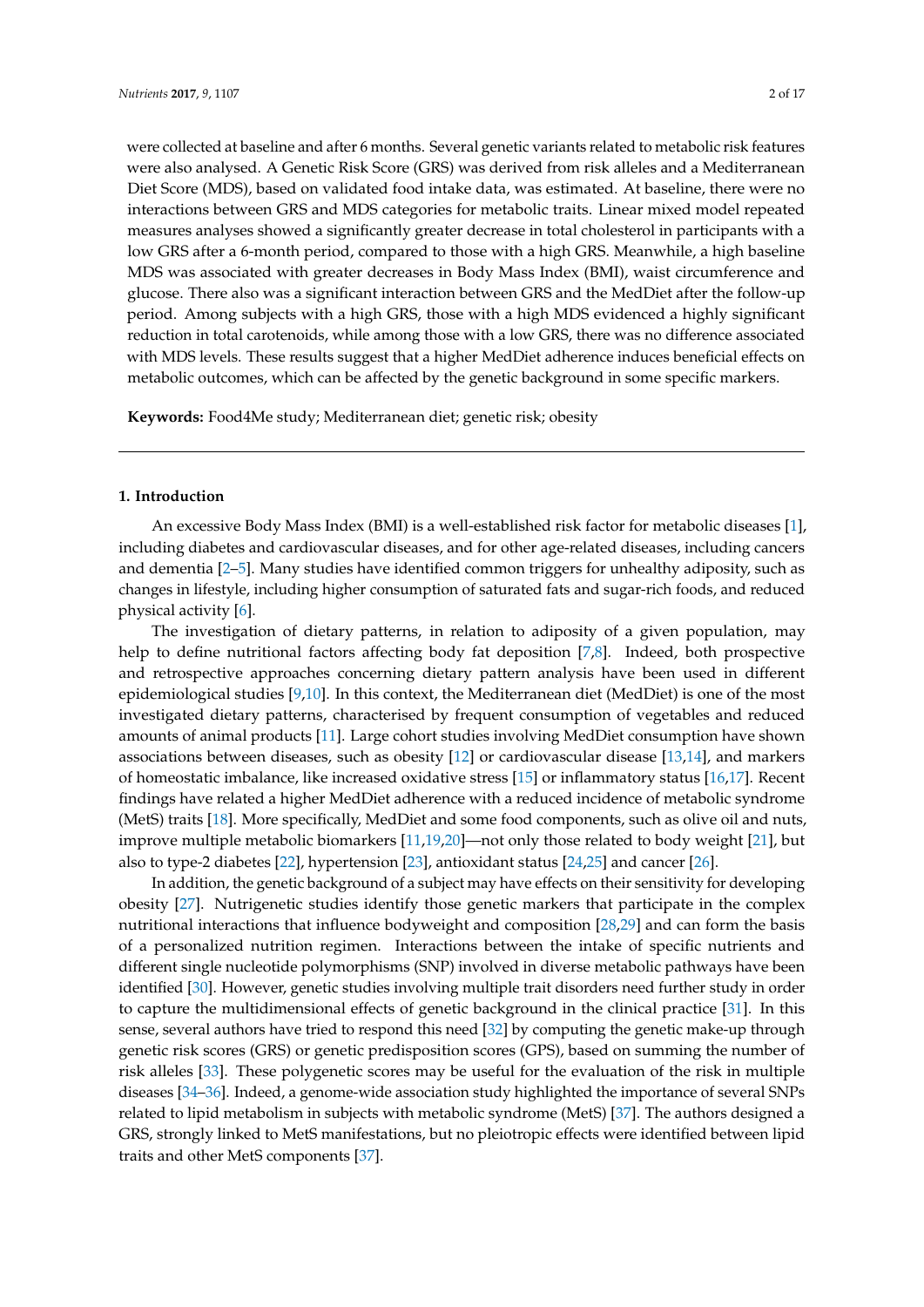Previous investigations of interactions between GRS and dietary composition or habits have demonstrated that genotype may influence the impacts of saturated fat [\[38\]](#page-12-15) and consumption of fried foods [\[39\]](#page-13-0) or sugar-sweetened beverages [\[40\]](#page-13-1) on measures of adiposity. However, investigations are needed to evaluate the efficacy of individualised diets with different macronutrient distributions and their interactions with the genetic background [\[41\]](#page-13-2). Based on this evidence, the aim of the present analysis was to explore the effects and interactions between MedDiet adherence and genetic background, by a multi-trait GRS involving relevant phenotypical and nutritional outcomes, throughout the Food4Me web-based nutritional intervention.

## **2. Materials and Methods**

The present research is a secondary analysis from the Food4Me study [\[42\]](#page-13-3), which included participants from 7 European countries [\[43\]](#page-13-4). The Food4Me study [\(http://www.food4me.org\)](http://www.food4me.org) was a European on-line randomized controlled intervention study, investigating the utility of a personalised nutrition approach for improving nutritional and diet-related outcomes, which has been described in detail elsewhere [\[42\]](#page-13-3). Briefly, the participants who met the inclusion criteria and completed the two-stage online screening, were randomised into the control group, or one of the 3 different intervention levels, which differed in personalization of dietary advice. General healthy eating information was provided to the participants included in the control group, while personalised nutritional advice was provided to the participants included in the 3 personalised nutrition advice groups, feedback was received based only on diet, diet and phenotype, or diet phenotype and genotype. These dietary recommendations were tailored for each individual, but were not specifically related to the MedDiet.

For the present study, after statistical adjustments between the 4 intervention groups [\[43\]](#page-13-4), the whole sample was merged together in order to assess the association between MedDiet adherence and changes in specific metabolic traits, and the influence of genetic load on these outcomes, between baseline and 6 months.

From the 1607 participants who were enrolled in the trial [\[42\]](#page-13-3), 1270 completed the 6-month intervention [\[44\]](#page-13-5). All the volunteers who provided complete data on anthropometric measures, and provided adequate samples for biochemical and genetic analyses (*n* = 1263) were selected to be included in the current analyses (Figure [1\)](#page-3-0).

A validated Food Frequency Questionnaire (FFQ) and dietary habits questionnaire [\[45](#page-13-6)[–47\]](#page-13-7) were completed by participants, to self-report usual dietary intake and dietary habits, at baseline and 6 months. Adherence to the MedDiet at baseline was calculated and used as an independent variable in all analyses carried out in the present study, except for the quantification of changes in MedDiet adherence and changes in metabolic traits, where data from 6 months were also used. Estimates of daily food intake were used to calculate Mediterranean Diet adherence by employing an adaptation of the PREDIMED fourteen-point score, previously described by Livingstone et al. [\[48\]](#page-13-8), where the consumption or lack of intake of some foods related to the MedDiet pattern, were assessed. Similarly, self-reported anthropometrical measures were collected following validated procedures [\[49\]](#page-13-9), at baseline and 6 months.

Blood samples were self-collected at baseline and 6 months by each participant, posted to the relevant recruitment centre and then shipped to a central analytical laboratory. Blood determinations were performed through the analysis of finger-prick samples, collected on Dried Blood Spots (DBS) cards, which were subsequently analysed by Vitas and DSM (Vitas Ltd., Oslo, Norway; DSM N.V., Heerlen, The Netherlands) for the determination of glucose, total cholesterol, carotenoids and fatty acid markers, as described [\[50,](#page-13-10)[51\]](#page-13-11). For the present study, the biochemical measures were used to assess variations in metabolic traits related to obesity [\[52,](#page-13-12)[53\]](#page-13-13), as well as the assessment of variations in the adherence to the MedDiet [\[54\]](#page-13-14). Furthermore, buccal cell samples were collected at baseline by participants using buccal swabs. LGC Genomics (LGC, Teddington, UK) performed DNA isolation and the analyses of the samples by  $KASP^{TM}$  genotyping assays (LGC, Teddington, UK), following validated procedures.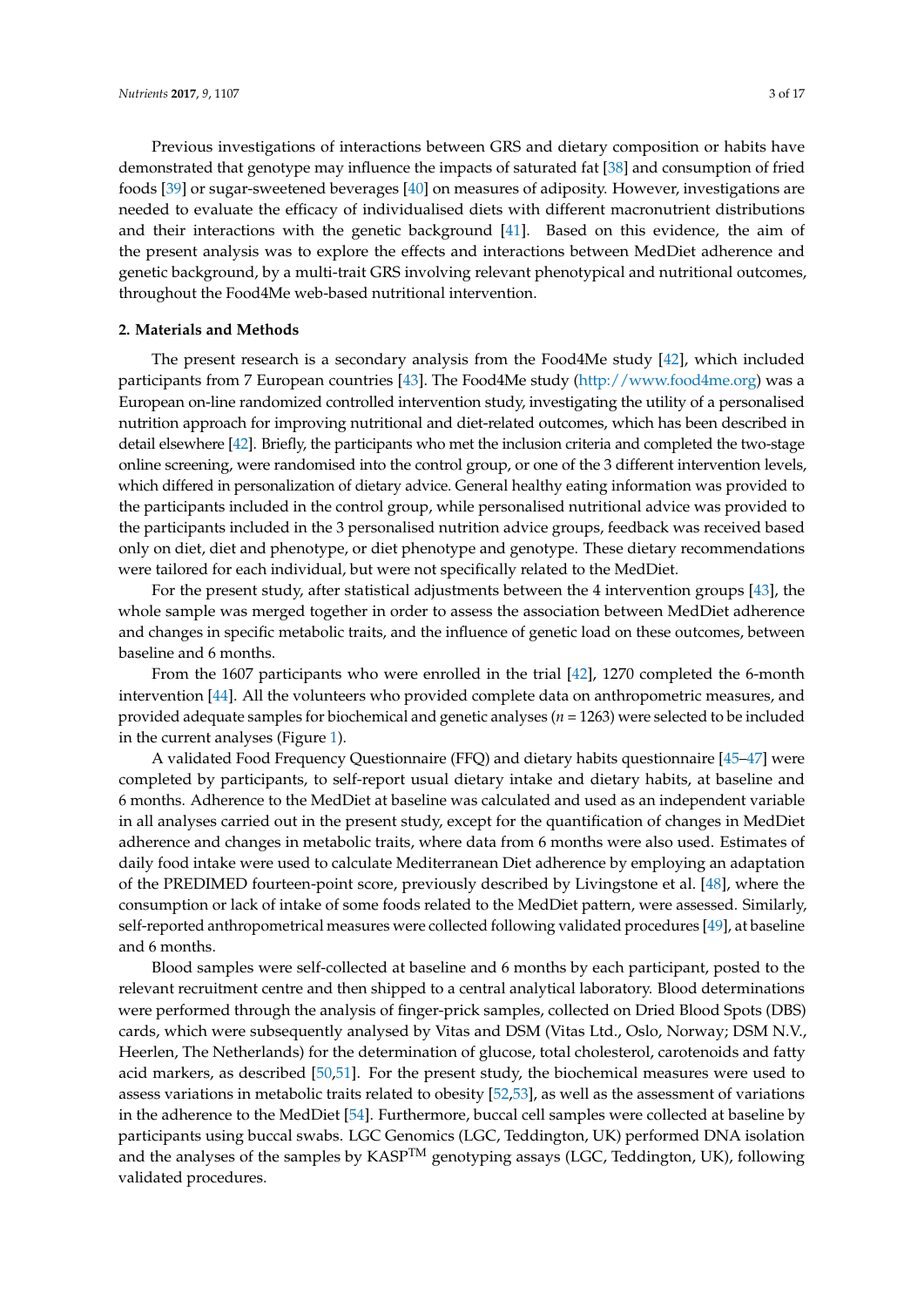All the participating centres obtained ethical approval for the study protocols from their corresponding local research ethics committees. The Food4Me project was registered with the Trial Registration number, NCT01530139, at clinicaltrials.gov [\(http://clinicaltrials.gov/show/](http://clinicaltrials.gov/show/NCT01530139) [NCT01530139\)](http://clinicaltrials.gov/show/NCT01530139). Furthermore, the signing of two online consent forms was required for all the candidates interested in participating in the Food4Me study.

<span id="page-3-0"></span>

**Figure 1.** Flowchart of sample selection. **Figure 1.** Flowchart of sample selection.

A Genetic Risk Score (GRS) was computed "*a priori*" by adding the number of risk alleles presented for selected SNPs [\[55\]](#page-14-0), which are related to metabolic syndrome traits. A preliminary election process from the available SNPs in the Food4Me project was carried out to prevent spurious associations. The first stage was the determination of Hardy–Weinberg equilibrium through a Pearson following SNPs: rs6323 for *MAOA* (*p*-value < 0.001), rs5082 for *APOA2* (*p*-value = 0.034), and rs708272 chi-square test for each SNP (Table S1) using the *hwsnp* command [\[56\]](#page-14-1). We found the following SNPs: rs6323 for *MAOA* (*p*-value < 0.001), rs5082 for *APOA2* (*p*-value = 0.034), and rs708272 for *CETP* (*p*-value = 0.014) in disequilibrium, and so these three polymorphisms were not considered further. Subsequently, LDlink [57] [\(https://analysistools.nci.nih.gov/LDlink/\)](https://analysistools.nci.nih.gov/LDlink/) was used to determine Linkage Disequilibrium (LD) for those SNPs present in the same gene for the CEU population (Utah Residents from North and West Europe), in order to avoid collinearities in subsequent analyses. All SNPs were analysed for the following genes: ADRB2 (rs1042713 and rs1042714); AGT (rs5051 and (rs1544410 and rs2228570), where the *p*-value was 0.984 for LD. For the SNPs within the same gene rs699); APOE (rs429358 and rs7412); *FTO* (rs1121980 and 9939609); *GC* (rs2282679, rs7041, and rs4588); and *CETP* (rs3764261 and 708272), which all presented *p*-values less than 0.005 for LD, except for *VDR*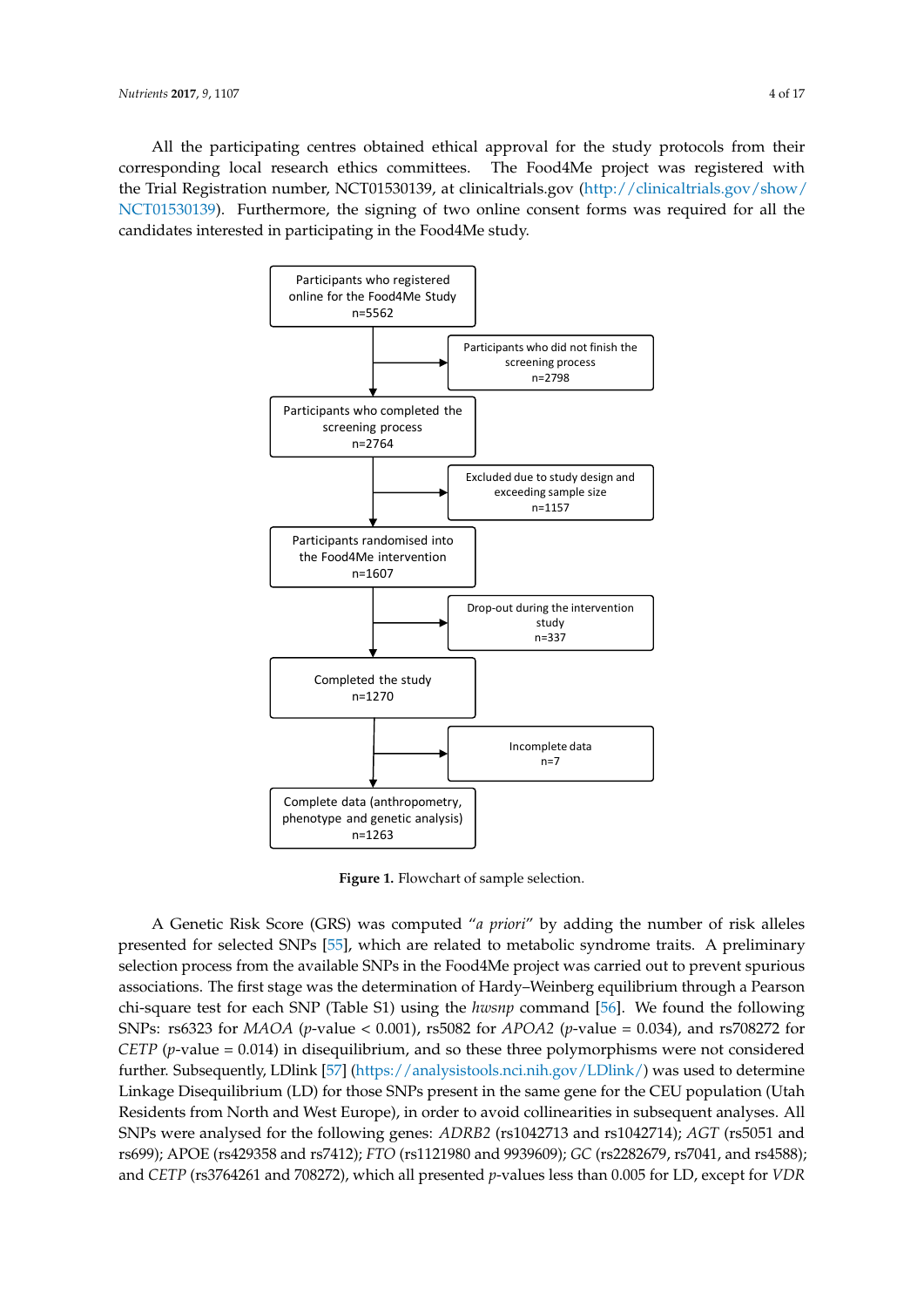(rs1544410 and rs2228570), where the *p*-value was 0.984 for LD. For the SNPs within the same gene that were shown to be in high LD, those with the strongest association with relevant traits, based on published evidence (Genome-wide association studies -GWAS- or meta-analysis) were selected, i.e., rs1042714 [\[58\]](#page-14-3), rs699 [\[59\]](#page-14-4), rs7412 [\[60\]](#page-14-5), rs9939609 [\[61–](#page-14-6)[63\]](#page-14-7), rs2282679 [\[64](#page-14-8)[,65\]](#page-14-9), and rs3764261 [\[60,](#page-14-5)[66\]](#page-14-10).

Finally, a Quantitative Trait Locus (QTL) analysis was performed on the remaining 21 SNPs, using the *qtlsnp* command [\[67\]](#page-14-11), to assess the SNPs that presented associations with the metabolic traits included in the Food4Me study at baseline (BMI, waist circumference, glucose, total cholesterol, total carotenoids and Omega3 index) ,under a codominant assumption, and adjusted for age, gender, intervention centre, ethnicity, physical activity level, energy intake reported, smoking habits and occupation classification; random factors were selected based on previous literature evidence. From these analyses, a total of 14 SNPs with evidence of association with any relevant trait (Table S2) were selected for the final GRS composition.

Firstly, the estimated GRS and MDS at baseline were dichotomised at the medians to perform the subsequent analyses. Analysis of variance (ANOVA), adjusting by age and sex, as well as chi-square analyses, for continuous and categorical variables, respectively, were carried out to assess the differences in baseline characteristics between GRS and MDS levels. Supplementary linear regression mixed analyses were performed to investigate the association at baseline between anthropometric and biochemical markers with GRS and MDS as categorical variables, adjusting for confounders, including age, gender, centre of intervention, ethnicity, physical activity level, energy intake reported, smoking habits and occupation classification. Finally, in order to investigate changes, between baseline and month 6, in anthropometrical and biochemical measurements during the follow-up period, linear mixed models with repeated measurements were performed, also adjusting for confounders. In order to analyse the potential effects of interactions between MDS, GRS and time (baseline–6 months) on the outcome variables, the products of MDS  $\times$  GRS  $\times$  time were included in the linear mixed model. Statistical analyses were performed with STATA statistical software (Stata IC version 12.0, StataCorp., College Station, TX, USA), and *p*-values lower than 0.05 were considered statistically significant.

## **3. Results**

## *3.1. Baseline Characteristics of the Sample and Associations of GRS and MDS*

The GRS and MDS values were dichotomized at the medians to analyse differences in characteristics between higher or lower GRS and MDS at baseline (Table [1\)](#page-5-0). A higher GRS was associated only with higher BMI. When the participants were categorised for baseline MDS, those with higher MDS values had significantly lower mean BMIs, waist circumference (WC) and total cholesterol, as well as greater physical activity, total carotenoid concentrations and Omega3 indices.

The analysis of the interactions between GRS and MDS levels showed no significant interactions at baseline for BMI (*p* = 0.405), waist circumference (*p* = 0.973), physical activity factor (*p* = 0.470), energy intake ( $p = 0.412$ ), glucose ( $p = 0.424$ ), total cholesterol ( $p = 0.691$ ), total carotenoids ( $p = 0.162$ ) or Omega3 index (*p* = 0.394).

### *3.2. Associations of GRS and MDS at Baseline and after the Food4Me Intervention with Metabolic Traits*

Effects of GRS, MDS and their interaction on metabolic traits were analysed for the changes in the Food4Me online intervention (Table [2\)](#page-6-0). Total cholesterol was the only variable that showed differences depending on GRS levels during the follow-up period (low vs. high GRS:  $-0.21 \pm 0.04$  mmol/L vs.  $-0.09 \pm 0.04$  mmol/L;  $p = 0.043$ ). On the other hand, significant differences were found for BMI (low vs. high MDS: −0.22 ± 0.04 kg/m<sup>2</sup> vs. −0.40 ± 0.05 kg/m<sup>2</sup> ; *p* = 0.011), WC (low vs. high MDS: −0.009 ± 0.002 m vs. −0.015 ± 0.002 m; *p* = 0.010) and glucose concentration (low vs. high MDS: −0.23 ± 0.04 mmol/L vs. −0.36 ± 0.04 mmol/L; *p* = 0.022), according to MDS levels of change during the 6 months, with a greater reduction for those participants who presented with higher MDS values. Moreover, total carotenoids showed significant interactions between GRS and MDS for the change from baseline.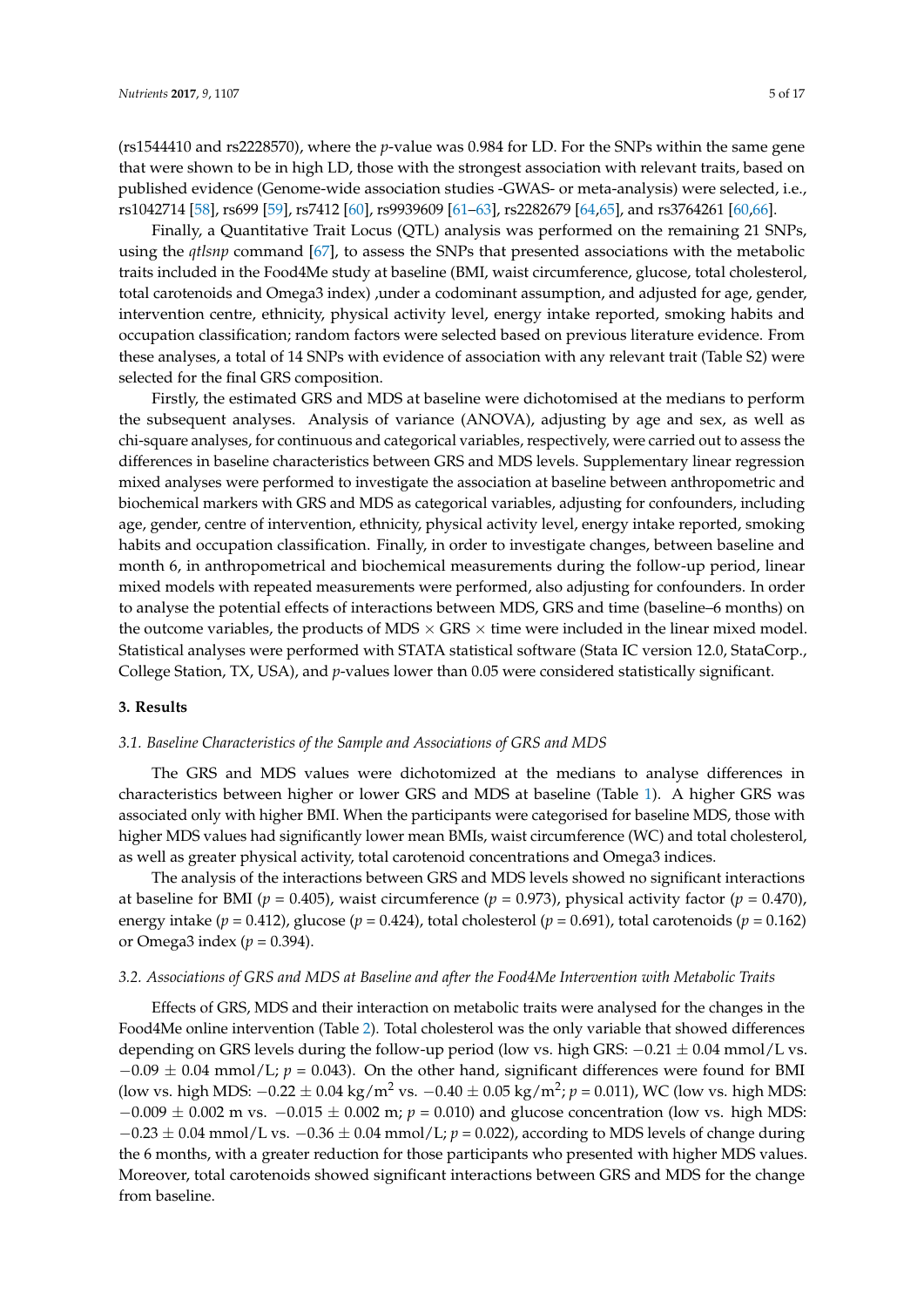**Table 1.** Baseline characteristics of the volunteers selected from the Food4Me, and differences between categorized at median GRS and MDS levels (*low score* vs. *High score)*.

|                                   | Overall |             | <b>GRS</b> |             |       |             | $\boldsymbol{v}$ | <b>MDS</b> |             |       |             | $p^+$   |
|-----------------------------------|---------|-------------|------------|-------------|-------|-------------|------------------|------------|-------------|-------|-------------|---------|
|                                   |         |             | Low        |             | High  |             |                  |            | Low         |       | High        |         |
| $n$ (female)                      | 1263    | (722)       | 640        | (354)       | 623   | (368)       | 0.177            | 747        | (419)       | 516   | (303)       | 0.353   |
| Age (years)                       | 40.8    | $\pm 13.0$  | 41.2       | $\pm 12.8$  | 40.4  | $\pm 13.1$  | 0.357            | 40.2       | $\pm 12.9$  | 41.7  | $\pm 13.0$  | 0.034   |
| Ethnicity $n$ (% Caucasians)      | 1224    | $(96.9\%)$  | 618        | $(96.6\%)$  | 606   | $(97.3\%)$  | 0.397            | 730        | $(97.7\%)$  | 494   | $(95.7\%)$  | 0.230   |
| Smoke habit $n$ (%)               |         |             |            |             |       |             |                  |            |             |       |             |         |
| Never smoker                      | 781     | $(61.8\%)$  | 392        | $(61.3\%)$  | 389   | $(62.4\%)$  |                  | 473        | $(63.3\%)$  | 308   | $(59.7\%)$  |         |
| Former smoker                     | 333     | $(26.4\%)$  | 172        | $(26.9\%)$  | 161   | $(25.8\%)$  | 0.902            | 185        | $(24.8\%)$  | 148   | (28.7%)     | 0.294   |
| Smoker                            | 149     | $(11.8\%)$  | 76         | $(11.9\%)$  | 73    | $(11.7\%)$  |                  | 89         | $(11.9\%)$  | 60    | $(11.6\%)$  |         |
| MDS (over 14)                     | 5.1     | $\pm 1.7$   | 5.1        | $\pm 1.6$   | 5.2   | $\pm 1.7$   | 0.529            | 4.0        | $\pm 1.0$   | 6.8   | $\pm 0.9$   | < 0.001 |
| GRS (over 28)                     | 10.5    | $\pm 2.3$   | 8.6        | $\pm 1.3$   | 12.4  | $\pm 1.3$   | < 0.001          | 10.5       | $\pm 2.3$   | 10.5  | $\pm 2.4$   | 0.974   |
| BMI $(kg/m^2)$                    | 25.4    | $\pm 4.7$   | 25.2       | $\pm 4.5$   | 25.6  | $\pm 4.8$   | 0.018            | 25.6       | $\pm 4.7$   | 25.1  | $\pm 4.6$   | 0.012   |
| Waist circumference (m)           | 0.859   | $\pm 0.136$ | 0.857      | $\pm 0.133$ | 0.861 | $\pm 0.140$ | 0.052            | 0.866      | $\pm 0.138$ | 0.848 | $\pm 0.134$ | 0.001   |
| Physical activity factor (AU)     | 1.521   | $\pm 0.104$ | 1.525      | $\pm 0.106$ | 1.517 | $\pm 0.101$ | 0.094            | 1.516      | ±0.104      | 1.527 | $\pm 0.103$ | 0.021   |
| Energy intake reported (kcal/day) | 2552    | $\pm 1066$  | 2609       | $\pm 1086$  | 2493  | $\pm 1042$  | 0.079            | 2512       | $\pm 1060$  | 2609  | $\pm 1072$  | 0.069   |
| Glucose $(mmol/L)$                | 3.73    | $\pm 0.80$  | 3.69       | $\pm 0.80$  | 3.77  | $\pm 0.79$  | 0.067            | 3.71       | $\pm 0.75$  | 3.76  | $\pm 0.86$  | 0.499   |
| Total cholesterol (mmol/L)        | 4.61    | $\pm 0.95$  | 4.61       | $\pm 0.93$  | 4.60  | $\pm 0.97$  | 0.601            | 4.64       | $\pm 0.96$  | 4.55  | $\pm 0.93$  | 0.008   |
| Total carotenoids (µmol/L)        | 1.52    | $\pm 0.67$  | 1.50       | $\pm 0.64$  | 1.55  | $\pm 0.71$  | 0.285            | 1.45       | $\pm 0.60$  | 1.64  | $\pm 0.76$  | < 0.001 |
| Omega3 index (AU)                 | 5.71    | $\pm 1.22$  | 5.70       | $\pm 1.20$  | 5.73  | $\pm 1.24$  | 0.377            | 5.53       | $\pm 1.08$  | 5.97  | $\pm 1.35$  | < 0.001 |

<span id="page-5-0"></span>Continuous values, expressed as mean  $\pm$  standard deviation. † *p*-value for differences between levels of dichotomised GRS and MDS, chi square test was carried out for categorical variables and ANOVA, adjusting for age and sex for continuous variables. BMI: Body Mass Index. MDS: Mediterranean Diet Score. GRS: Genetic Risk Score. AU: Arbitrary Units.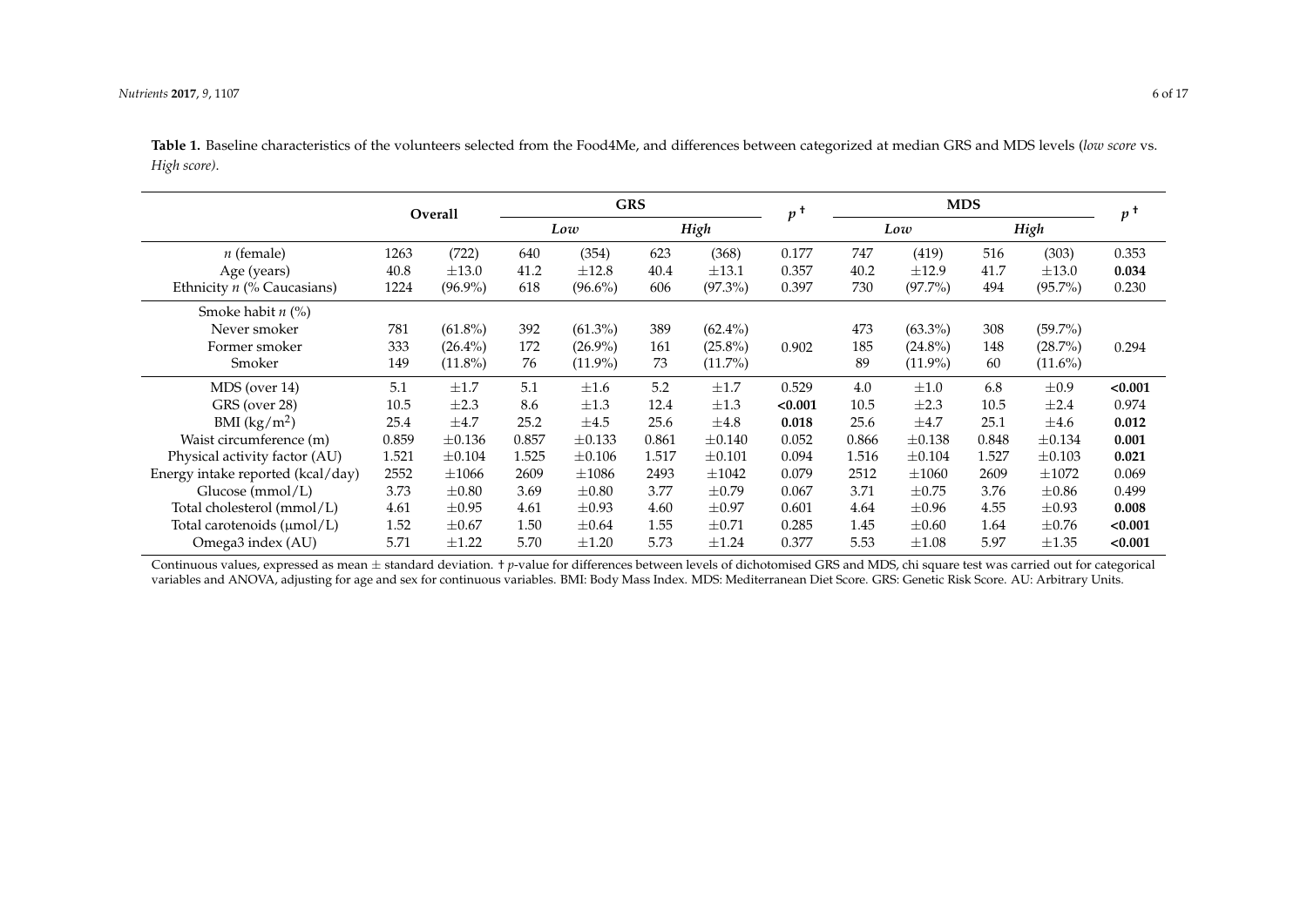|                                        |          | $p$ <sup>‡</sup> for |               |          |             |         |                    |  |
|----------------------------------------|----------|----------------------|---------------|----------|-------------|---------|--------------------|--|
|                                        | Low      |                      | $p^{\dagger}$ | High     |             | $p^+$   | <b>Differences</b> |  |
| BMI $(kg/m^2)$                         | $-0.281$ | $\pm 0.047$          | < 0.001       | $-0.333$ | $+0.044$    | < 0.001 | 0.417              |  |
| Waist circumference (m)                | $-0.012$ | $\pm 0.002$          | < 0.001       | $-0.012$ | $\pm 0.002$ | < 0.001 | 0.920              |  |
| Glucose $(mmol/L)$                     | $-0.251$ | $\pm 0.039$          | < 0.001       | $-0.338$ | $\pm 0.039$ | < 0.001 | 0.114              |  |
| Total cholesterol (mmol/L)             | $-0.209$ | $\pm 0.040$          | < 0.001       | $-0.093$ | $\pm 0.041$ | 0.024   | 0.043              |  |
| Total carotenoids $(\mu \text{mol/L})$ | $-0.043$ | $\pm 0.026$          | 0.102         | $-0.085$ | $\pm 0.028$ | 0.003   | 0.282              |  |
| Omega3 index (AU)                      | 0.217    | $\pm 0.045$          | < 0.001       | 0.195    | $\pm 0.044$ | < 0.001 | 0.718              |  |
|                                        |          | p <sup>§</sup> for   |               |          |             |         |                    |  |
|                                        | Low      |                      | $p^+$         | High     |             | $p^+$   | <b>Differences</b> |  |
| BMI $(kg/m^2)$                         | $-0.217$ | $\pm 0.044$          | < 0.001       | $-0.397$ | $\pm 0.052$ | < 0.001 | 0.011              |  |
| Waist circumference (m)                | $-0.009$ | $\pm 0.002$          | < 0.001       | $-0.015$ | $\pm 0.002$ | < 0.001 | 0.010              |  |
| Glucose $(mmol/L)$                     | $-0.230$ | $\pm 0.036$          | < 0.001       | $-0.360$ | $\pm 0.043$ | < 0.001 | 0.022              |  |
| Total cholesterol (mmol/L)             | $-0.174$ | $\pm 0.042$          | < 0.001       | $-0.127$ | $\pm 0.044$ | 0.003   | 0.453              |  |
| Total carotenoids $(\mu \text{mol/L})$ | $-0.041$ | $\pm 0.024$          | 0.097         | $-0.087$ | $\pm 0.031$ | 0.005   | 0.244              |  |
| Omega3 index (AU)                      | 0.187    | $\pm 0.038$          | < 0.001       | 0.225    | $\pm 0.053$ | < 0.001 | 0.573              |  |

<span id="page-6-0"></span>**Table 2.** Anthropometrical and biochemical changes at 6 months into the Food4Me intervention, depending on GRS and MDS categories at baseline.

† *p*-value for quantifying the effects of the intervention (time 0 vs time 6-months), adjusted by age, gender, physical activity, country, ethnicity, smoke habit and energy intake reported. ‡ *p*-value for differences between the effects of low and high level of GRS. § *p*-value for differences between the effects of low and high levels of MDS. GRS: Genetic Risk Score; MDS: Mediterranean Diet Score; BMI: Body Mass Index; AU: Arbitrary Units.

Subsequently, differences during the Food4Me intervention between the MDS at each level of the GRS were assessed (Figure [2\)](#page-7-0). Greater results were detected in those volunteers with a low GRS when they presented a higher value in MDS for both anthropometrical measurements (Figure [2a](#page-7-0): −0.176 kg/m<sup>2</sup> vs. −0.385 kg/m<sup>2</sup> with *p* = 0.048 for BMI; and Figure [2b](#page-7-0): −0.007 m vs. −0.017 m with *p* = 0.010 for WC), but no interactions of GRS x MDS were detected (*p* for interaction = 0.689 for BMI and  $p$  for interaction = 0.226 for WC). However, the intervention caused slight differences for glucose in individuals with a high GRS, showing a greater reduction in those participants with a high MDS, although no significant differences were observed (Figure [2c](#page-7-0): −0.306 mmol/L vs. −0.413 mmol/L with  $p = 0.061$ ). Regarding cholesterol, a decrease after 6 months was observed (Figure [2d](#page-7-0)), being greater in those individuals with a lower GRS, independently of MDS level (*p*-value = 0.042).

Interestingly, concentrations of total circulating carotenoids showed significant differences depending on MDS level only for those volunteers with a high GRS. Those individuals with a high MDS exhibited a greater reduction than those with a low MDS in carotenoids during the follow-up period (Figure [2e](#page-7-0): −0.006 µmol/L vs. −0.163 µmol/L, *p* = 0.007). No significant differences were detected for the Omega3 index (Figure [2f](#page-7-0)).

Sensitivity analyses (data not included) were performed, considering separately each SNP that was included in the GRS, to determine which specific SNPs might influence the interaction between GRS and MDS with total carotenoids in the blood. Significant differences were found between high and low MDS levels when participants carried both risk alleles for rs6564851 in *BCMO1* (−0.140; *p* = 0.0497), rs1042714 in *ADRB2* (−0.224; *p* = 0.016), and rs2228570 in *VDR* (−0.231; *p* = 0.042).

When MDS changes were analysed after the follow-up period in the Food4Me study, a global slight improvement in the overall score was observed (∆MDS = 0.40 ± 0.05, *p* < 0.001), without differences based on the GRS levels.

Finally, the associations between variations in MDS at 6 months were analysed, in order to determine overall changes in anthropometrical and biochemical variables as well as differences between subjects with low and high GRS (Table [3\)](#page-8-0). Significant reductions were found for BMI  $(-0.07 \pm 0.02 \text{ kg/m}^2)$ , WC ( $-0.002 \pm 0.001$  m) and glucose concentrations ( $-0.05 \pm 0.02$  mmol/L) and no significant differences in changes were detected between the low and high levels of GRS for other variables.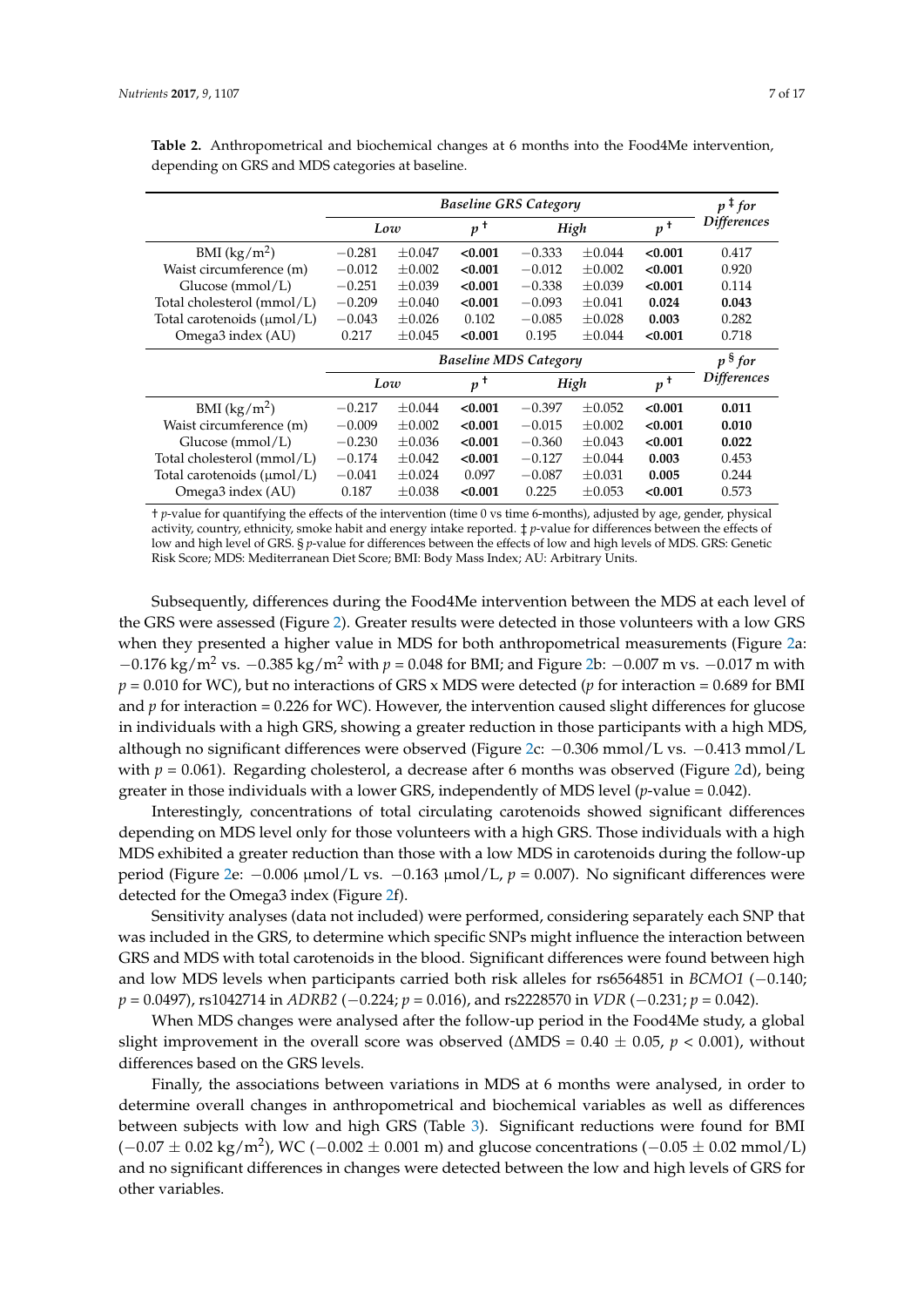<span id="page-7-0"></span>

**MDS Low MDS High** 

**Figure 2.** Differences in metabolic traits after the intervention (month 6 vs. baseline) between MDS **Figure 2.** Differences in metabolic traits after the intervention (month 6 vs. baseline) between MDS levels, at each GRS level and differences between GRS levels, adjusted by age, gender, physical levels, at each GRS level and differences between GRS levels, adjusted by age, gender, physical activity, country, ethnicity, smoking habit and energy intake reported: (a) BMI:  $p$ -value for interaction 0.688; 0.688; (**b**) Waist circumference: *p*-value for interaction 0.226; (**c**) Glucose: *p*-value for interaction 0.718; (b) Waist circumference: *p*-value for interaction 0.226; (c) Glucose: *p*-value for interaction 0.718; (d) Total cholesterol:  $p$ -value for interaction 0.567; (e) Total carotenoids:  $p$ -value for interaction 0.006; (f) Omega3 index: *p*-value for interaction 0.209. \*, \*\* and \*\*\* represent *p*-values less than 0.1, 0.05 and 0.001, respectively, for differences between MDS levels in each GRS level; and † represents *p*-values less than 0.05 for differences between GRS levels.  $\ddagger$  *p*-value less than 0.05 for MDS  $\times$  GRS interaction. MDS: Mediterranean Diet Score; GRS: Genetic Risk Score; AU: Arbitrary Units.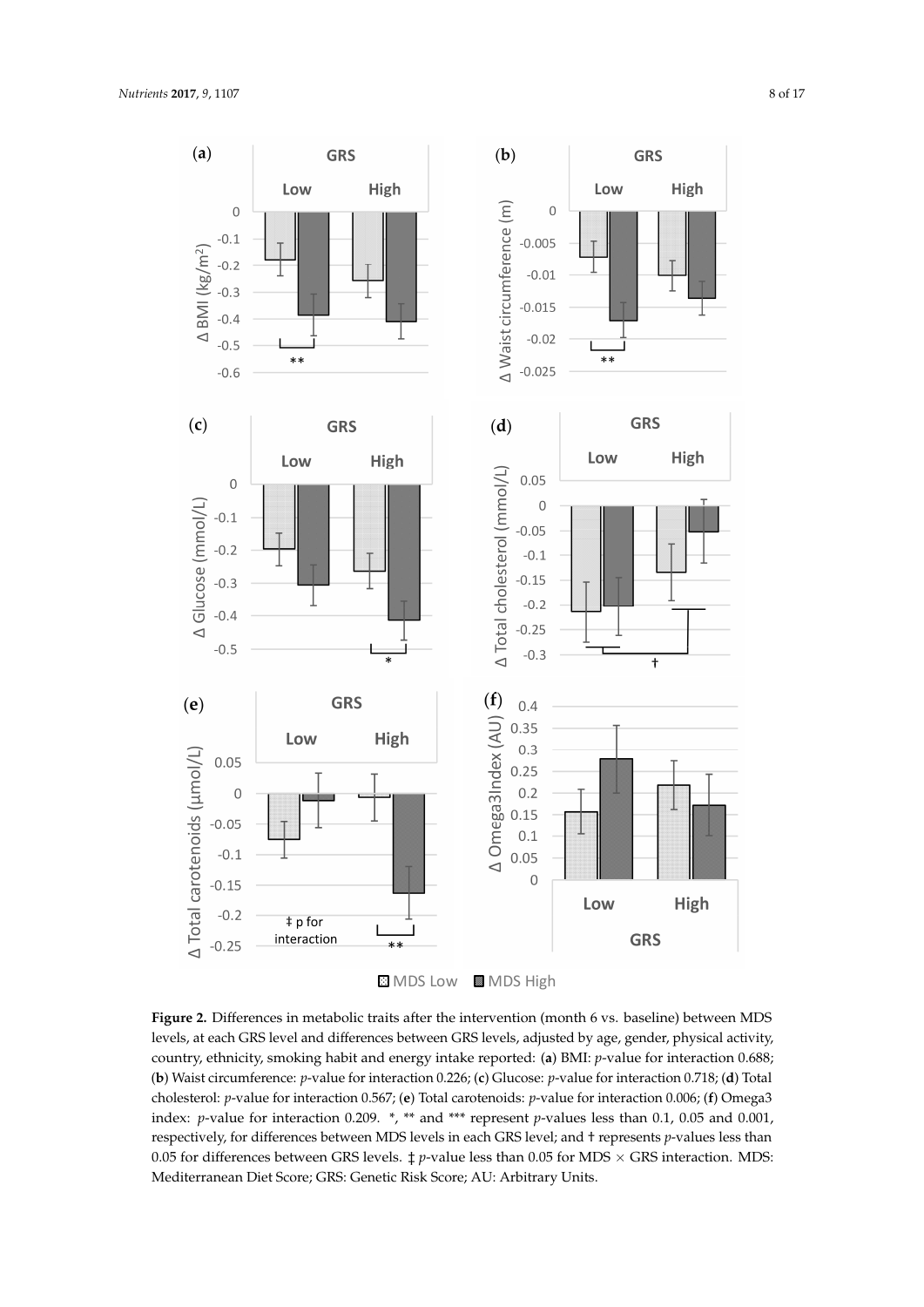|                                        |          |             | $\boldsymbol{v}$ |          | $p+$        |          |             |       |
|----------------------------------------|----------|-------------|------------------|----------|-------------|----------|-------------|-------|
|                                        | Overall  |             |                  | Low      |             | High     |             |       |
| BMI $(kg/m^2)$                         | $-0.065$ | $\pm 0.022$ | 0.003            | $-0.060$ | $\pm 0.024$ | $-0.069$ | $\pm 0.021$ | 0.457 |
| Waist circumference (m)                | $-0.002$ | $\pm 0.001$ | 0.003            | $-0.002$ | $\pm 0.001$ | $-0.002$ | $\pm 0.001$ | 0.709 |
| Glucose $(mmol/L)$                     | $-0.050$ | $\pm 0.017$ | 0.003            | $-0.043$ | $\pm 0.018$ | $-0.057$ | $\pm 0.017$ | 0.182 |
| Total cholesterol (mmol/L)             | 0.006    | $\pm 0.018$ | 0.753            | $-0.004$ | $\pm 0.018$ | 0.015    | $\pm 0.018$ | 0.058 |
| Total carotenoids $(\mu \text{mol/L})$ | $-0.018$ | $\pm 0.012$ | 0.118            | $-0.014$ | $\pm 0.012$ | $-0.023$ | $\pm 0.012$ | 0.206 |
| Omega3 index (AU)                      | $-0.010$ | $\pm 0.019$ | 0.611            | $-0.007$ | $\pm 0.021$ | $-0.012$ | $\pm 0.020$ | 0.677 |

<span id="page-8-0"></span>**Table 3.** Overall effect of MDS variation on anthropometrical and biochemical traits of the Food4Me volunteers during the intervention, and based on GRS categories.

Values expressed as adjusted mean of change ± standard error for each point of variation of MDS. † *p*-value for effects of MDS variation during the 6-month period. ‡ *p*-value for differences in the changes between GRS levels. BMI: Body Mass Index. MDS: Mediterranean Diet Score. GRS: Genetic Risk Score. AU: Arbitrary Units.

#### **4. Discussion**

The present analysis adds value to previous results, associating genetic background disclosure with a higher adherence to MedDiet patterns, in a short-term intervention [\[68\]](#page-14-12). The current research evidenced the relevant influence of genetic background, assessed through a GRS, on obesity and some accompanying metabolic impairments (WC, cholesterol and glucose). Interestingly, this study demonstrated the beneficial effects of greater adherence to the MedDiet on anthropometric and biochemical markers, even in the presence of an elevated genetic risk.

Environmental factors, together with a higher GRS, have been found to interact with nutritional status [\[69\]](#page-14-13). Indeed, the baseline results suggest that an elevated GRS is associated with a higher body weight. These data agree with previous studies that found direct associations between genetic risk and body fatness indicators, as well as other related disorders [\[33](#page-12-11)[,70\]](#page-14-14). As previously described by Vaxillaire et al. [\[71\]](#page-14-15), polygenic-based scores for type 2 diabetes are associated with increased concentrations of fasting plasma glucose. Moreover, other authors have suggested that the increase in plasma glucose in individuals with elevated GRS and the susceptibility for developing type 2 diabetes could be associated with weight gain [\[72\]](#page-15-0). Our study suggests that MedDiet adherence at baseline generated beneficial effects on body weight during the Food4Me intervention, which may be partly associated with the reduction in blood glucose, regardless of GRS. This outcome agrees with recent results published by Ortega-Azorín et al. [\[73\]](#page-15-1), who observed that individuals with a greater MedDiet adherence overcame the genetic risk on glucose levels, measured by the aggregated score of the risk alleles present in the *FTO* and *MC4R* genes. Additionally, the POUNDS LOST [\[74\]](#page-15-2) and DPP [\[75\]](#page-15-3) trials reported that individuals with a higher genetic risk for metabolic syndrome manifestations achieved greater benefits from a low-fat diet and an intensive lifestyle intervention based on weight reduction and increment of physical activity, respectively.

These protective effects of the MedDiet on metabolic traits have also been described by other authors [\[21,](#page-11-16)[76\]](#page-15-4), and the interactions with specific SNPs have been tested for several traits, such as diabetes, blood pressure, lipid profiles or cardiovascular disease [\[13,](#page-11-8)[77\]](#page-15-5). In this sense, the present study applied a GRS with genetically independent SNPs related to several features, such as body weight, adiposity, glucose homeostasis and lipid metabolism markers, assuming that multiple loci may jointly contribute to different traits in the presence of epistasis [\[78\]](#page-15-6). Similarly, a recent study tested the interactions between different GRS and a healthy diet score in a large cohort of 68,317 individuals of primarily European ancestry, concluding that the associations between genetic predisposition and obesity may be modulated by adherence to a healthy diet [\[79\]](#page-15-7). These findings are in accordance with the results obtained in our study, where the beneficial effects of the MedDiet during the intervention were more evident for anthropometrical measurements in those individuals with lower genetic loads. Interestingly, previous studies, focused on specific SNPs in *FTO* and *TCF7L2*, have reported a reduction in weight gain for participants who carried risk alleles, when they presented with high adherence to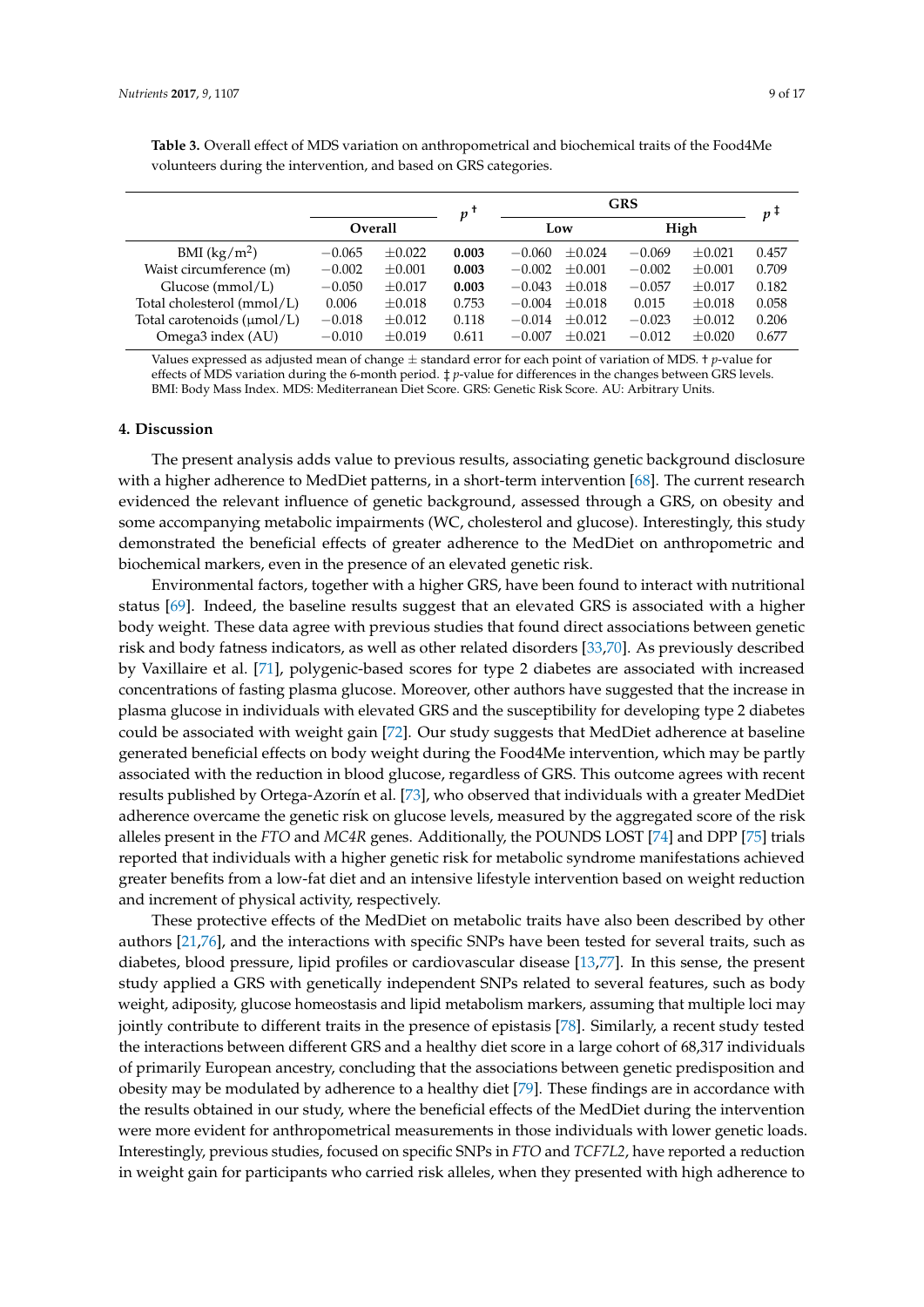the MedDiet [\[70](#page-14-14)[,80\]](#page-15-8). Furthermore, the study from Roswall et al. [\[70\]](#page-14-14) found an association between risk alleles of *FTO* and BMI, although there were no changes during the follow-up period, which also agrees with the lack of association in anthropometrical changes during the follow-up period of our study.

Regarding biochemical outcomes, differences in GRS in our population were related to changes in the levels of total cholesterol, independently of MedDiet adherence. Indeed, all subjects reduced their cholesterol levels during the Food4Me intervention, although those individuals with a higher GRS presented a more discreet reduction than those with a low GRS, independently of MDS status. These outcomes may be partly explained by the metabolic dysregulation associated with the genetic background, which makes these individuals more susceptible to these responses, as has been seen in subjects with hypercholesterolemia treated with legumes [\[81\]](#page-15-9). In addition, our data agree with the results reported by Walker et al. [\[82\]](#page-15-10), where the expected effect of body weight reduction on cholesterol concentration was attenuated by the genetic predisposition score for 36 SNPs related to lipid metabolism. Likewise in another study from the same authors, testing genetic predisposition scores, it was shown that higher concentrations of total cholesterol at baseline were associated with genetic predisposition, although no effects were found after an intervention period of 24 weeks with a diet reduced in saturated fatty acids [\[83\]](#page-15-11).

Nevertheless, results on the influence of genetic load on nutritional status are still under debate [\[41\]](#page-13-2). Indeed, a recently published long-term study reported that a low fat diet modified the effects of a specific variant in *LIPC* on total cholesterol and other serum lipids [\[84\]](#page-15-12). Another analysis also found an interaction between *TCF7L2* and low adherence to the MedDiet, showing higher concentrations of total cholesterol for risk carriers [\[85\]](#page-15-13). These findings emphasise the need to design more studies that identify the interactions between macronutrient intake or dietary patterns and genetic make-up, with the main focus on facilitating clear and evidence-based knowledge to practitioners to allow an easier translation to clinical and population settings through personalised nutrition [\[41\]](#page-13-2). Moreover, the present results might suggest the presence of interactions between some alleles of various genes with roles in lipid metabolism, leading to a greater impact on phenotypes [\[86\]](#page-15-14). Further research on gene–gene interactions may provide better understanding of individual variation in response to different diets [\[87\]](#page-15-15).

On the other hand, levels of carotenoids and Omega3 index at baseline were higher in volunteers with a higher MDS, supporting the increased consumption of fruit, vegetables [\[88\]](#page-16-0) and oily fish [\[89\]](#page-16-1) during the trial at baseline. Despite the positive initial association between MDS and total carotenoid concentration, a global carotenoid reduction and also an interaction of MDS and carotenoids after the Food4Me intervention was detected. Dietary carotenoids share absorptive pathways with dietary lipids [\[90\]](#page-16-2), and concentrations in plasma have been positively associated with cholesterol concentration in blood and adiposity [\[91,](#page-16-3)[92\]](#page-16-4), which may suggest a parallelism with the results obtained concerning total cholesterol and body weight reduction observed in our study. Furthermore, associations between weight reduction and a decrease in carotenoids [\[93\]](#page-16-5) and lycopene [\[94\]](#page-16-6) levels have been found after weight loss interventions with caloric restriction for 4 weeks or 12 weeks. These reports help to explain the results observed in our study, which was not specifically designed for weight loss. Furthermore, interactions with effects on carotenoids have been described for *BCMO1* [\[95\]](#page-16-7) and other genes related to lipid metabolism [\[90\]](#page-16-2). These results demonstrate that considering the genotype in personalised dietary advice may improve the effect on dietary interventions and may help to achieve an adequate status in nutritional biochemical markers [\[96\]](#page-16-8). Similarly, the influences of SNP interactions with low responses to plasma β-carotene uptake/conversion, even after administrating specific doses, have been described [\[97\]](#page-16-9). Interestingly, this research has identified that concentrations of carotenoids follow different trends in low GRS compared with individuals presenting with a high GRS. This interaction should be taken into consideration, because individuals with a high MDS also report lower carotenoid levels, which agree with lower levels in other lipid markers. The interplay between MDS and genetic make-up, based on risk allele analysis, may contribute to the development of more accurate personalised nutrition advice.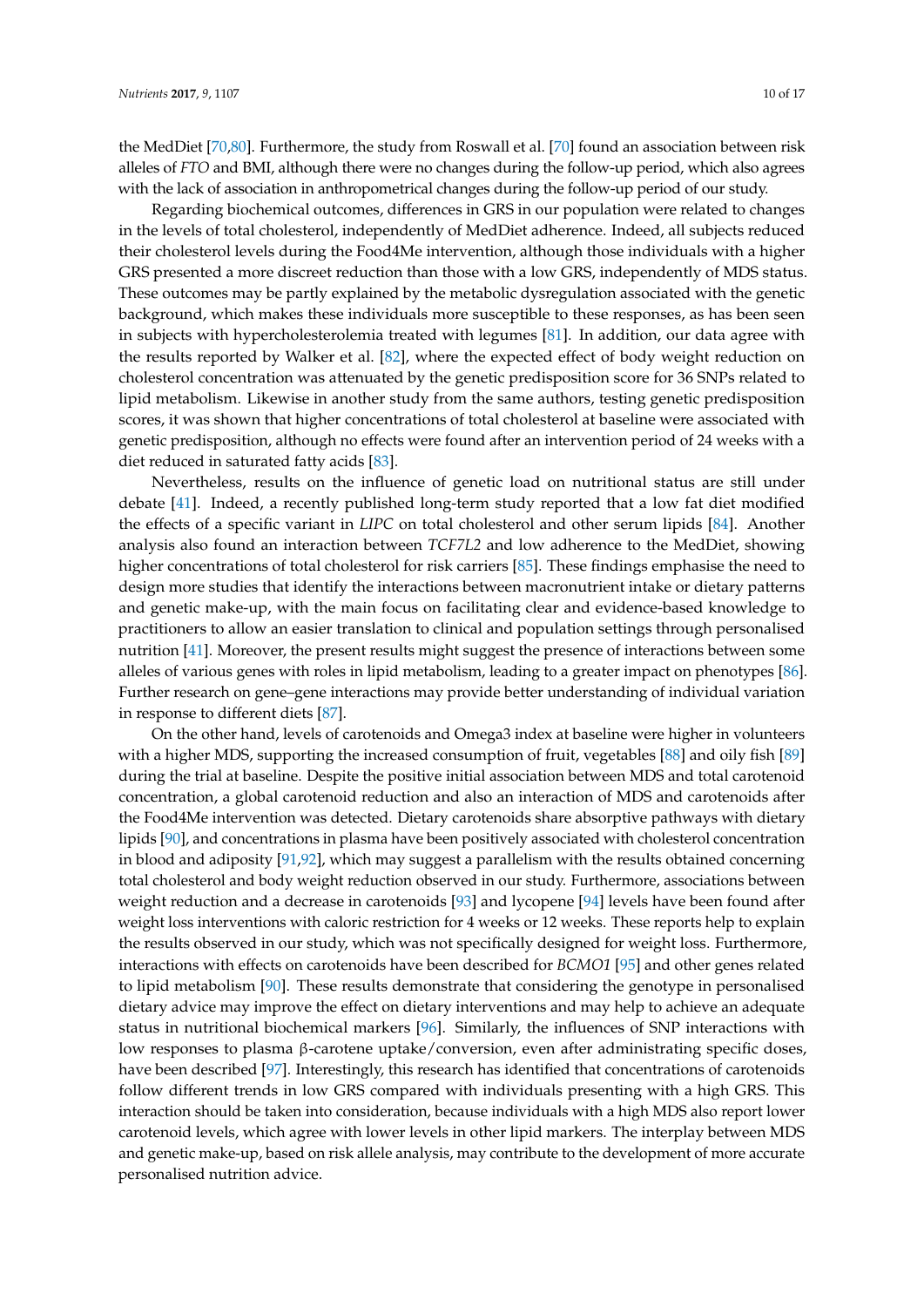A possible limitation of the present analysis is that individual deviations in dietary intake due to personalised advice, based on specific nutrients, could not be taken into account; thus, further prospective analyses in nutritional interventions designed for specific nutrient consumption may be needed. Another limitation is the incomplete nature of GRS, since other genetic variants with roles in the response to MDS remain to be described. In addition, it must also be noted that the Food4Me study was not designed as a weight-loss nutritional intervention. Thus, results observed on anthropometric changes should be considered with caution, although it cannot be forgotten that the project was focused on healthy eating guidance. Nevertheless, our study included sensitivity analyses by adjusting for the different intervention levels of advice in the Food4Me study, to evaluate the robustness of the results and no significant differences were found at any level.

## **5. Conclusions**

The results of the present study showed that baseline MedDiet adherence is associated with beneficial effects on anthropometrical measurements and might overcome an adverse genetic load. Nevertheless, a higher GRS may reduce these benefits on total cholesterol concentration, while the levels of carotenoids in plasma have been shown in the Food4Me population to be affected by the interplay of GRS and MedDiet adherence. Indeed, gene  $\times$  nutrient interactions may contribute to the development of feasible precise nutrigenetic advice, by which the interactions of genetic make-up and the dietary features can be incorporated.

**Supplementary Materials:** The following are available online at [www.mdpi.com/2072-6643/9/10/1107/s1,](www.mdpi.com/2072-6643/9/10/1107/s1) Table S1: SNP distribution and Hardy-Weinberg test. Table S2: QTL association analysis with multiple traits at baseline.

**Acknowledgments:** The Food4Me study is supported by the European Commission under the Food, Agriculture, Fisheries and Biotechnology Theme of the 7th Framework Programme for Research and Technological Development, Grant Number 265494. Rodrigo San-Cristobal is thankful for the research leading to these results has received funding from "la Caixa" Banking Foundation The authors want to thank all the volunteers who took part in the study, as well as Maria Hernández Ruiz de Eguilaz, Salomé Perez-Diez and Blanca Martínez de Morentin for technical and laboratory support. The USDA is an equal opportunity provider and employer.

**Author Contributions:** Author responsibilities were as follows: Y.M., C.A.D., E.R.G., L.B., J.A.L., J.A.M., W.H.M.S., H.D., M.J., J.B., K.G., L.D.P., B.V.O., M.G. and J.C.M. contributed to the research design. J.C.M. was the Food4Me Proof of Principle study leader. C.C.-M., C.B.O., C.F.M.M., A.L.M., R.F., S.N.-C., R.S.-C., G.M., T.E.G., E.R.G., L.B. and J.C.M. contributed to the developing the Standardized Operating Procedures for the study. R.S.-C., S.N.-C., C.C.M., C.B.O., A.L.M., R.F., C.P.L., G.M., C.F.M.M. and J.C.M. conducted the intervention. R.S.-C., S.N.-C. and J.A.M. wrote the article and R.S.-C., S.N.-C., K.M.L. and C.C.M. performed the statistical analysis for the manuscript. All authors contributed to a critical review of the manuscript during the writing process.

**Conflicts of Interest:** K.G. reports he was employed by Sciona Inc. (a provider of genetic testing services) from 2002 to 2008 and is founder/director of the personal genetics services company Eurogenetica Ltd. C.A.D. is cofounder, board member, stock-owner and consultant for Vitas Ltd. [\(http://vitas.no\)](http://vitas.no) performing the dried blood spot (DBS) analyses. T.E.G. is cofounder, stock-owner and CEO of Vitas. None of the other authors reported a conflict of interest related to the study.

### **References**

- <span id="page-10-0"></span>1. NCD Risk Factor Collaboration (NCD-RisC); Di Cesare, M.; Bentham, J.; Stevens, G.A.; Zhou, B.; Danaei, G.; Lu, Y.; Bixby, H.; Cowan, M.J.; Riley, L.M.; et al. Trends in adult body-mass index in 200 countries from 1975 to 2014: A pooled analysis of 1698 population-based measurement studies with 19·2 million participants. *Lancet* **2016**, *387*, 1377–1396. [\[CrossRef\]](http://dx.doi.org/10.1016/S0140-6736(16)30054-X)
- <span id="page-10-1"></span>2. GBD 2015 Obesity Collaborators; Afshin, A.; Forouzanfar, M.H.; Reitsma, M.B.; Sur, P.; Estep, K.; Lee, A.; Marczak, L.; Mokdad, A.H.; Moradi-Lakeh, M.; et al. Health Effects of Overweight and Obesity in 195 Countries over 25 Years. *N. Engl. J. Med.* **2017**, *377*, 13–27. [\[CrossRef\]](http://dx.doi.org/10.1056/NEJMoa1614362)
- 3. Vazquez, G.; Duval, S.; Jacobs, D.R.; Silventoinen, K. Comparison of Body Mass Index, Waist Circumference, and Waist/Hip Ratio in Predicting Incident Diabetes: A Meta-Analysis. *Epidemiol. Rev.* **2007**, *29*, 115–128. [\[CrossRef\]](http://dx.doi.org/10.1093/epirev/mxm008) [\[PubMed\]](http://www.ncbi.nlm.nih.gov/pubmed/17494056)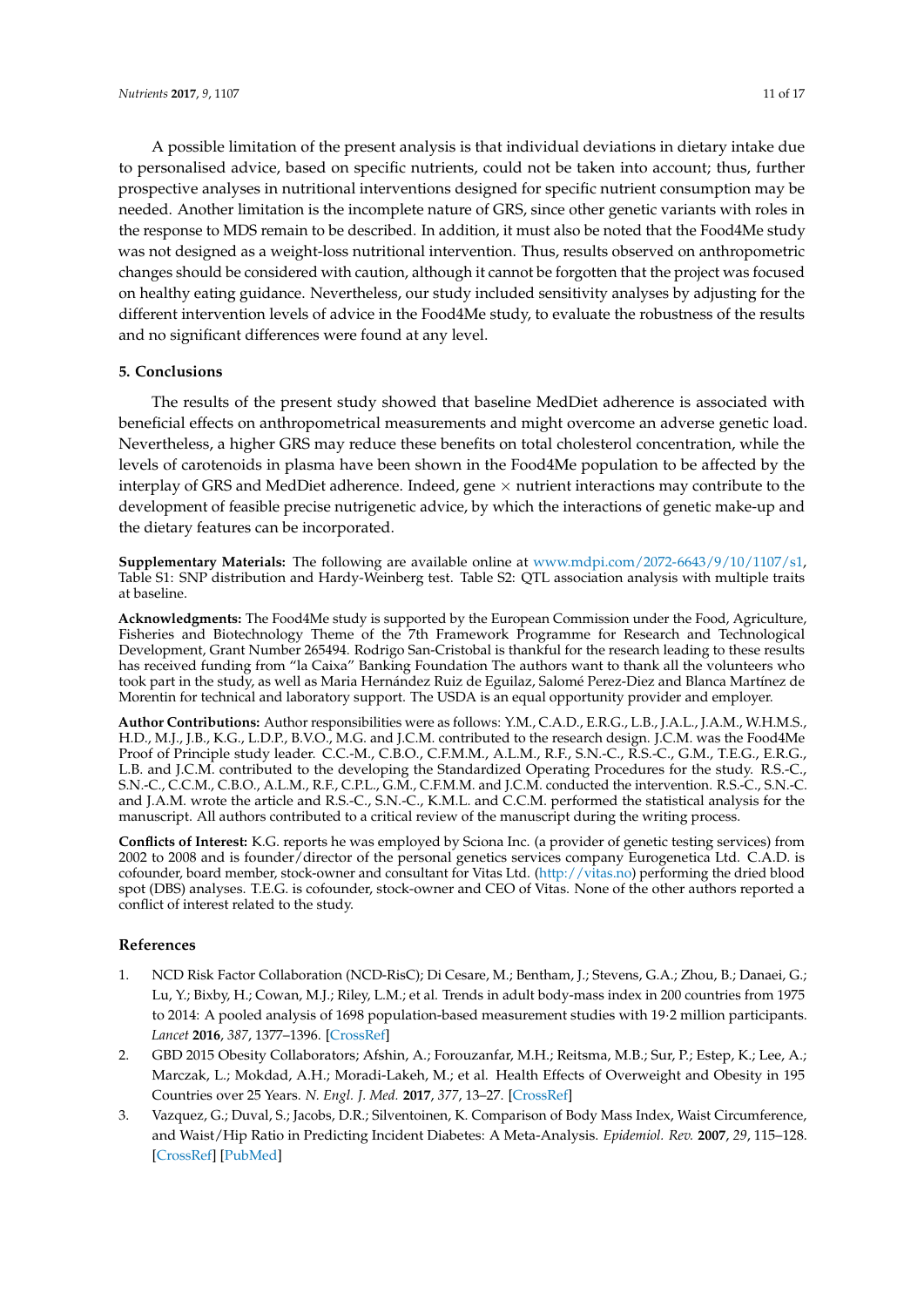- 4. Danaei, G. Metabolic mediators of the effects of body-mass index, overweight, and obesity on coronary heart disease and stroke: A pooled analysis of 97 prospective cohorts with 1 8 million participants. *Lancet* **2014**, *383*, 970–983. [\[CrossRef\]](http://dx.doi.org/10.1016/S0140-6736(13)61836-X)
- <span id="page-11-0"></span>5. Livingston, G.; Sommerlad, A.; Orgeta, V.; Costafreda, S.G.; Huntley, J.; Ames, D.; Ballard, C.; Banerjee, S.; Burns, A.; Cohen-Mansfield, J.; et al. Dementia prevention, intervention, and care. *Lancet* **2017**. [\[CrossRef\]](http://dx.doi.org/10.1016/S0140-6736(17)31363-6)
- <span id="page-11-1"></span>6. Popkin, B.M.; Gordon-Larsen, P. The nutrition transition: Worldwide obesity dynamics and their determinants. *Int. J. Obes. Relat. Metab. Disord.* **2004**, *28* (Suppl. S3), S2–S9. [\[CrossRef\]](http://dx.doi.org/10.1038/sj.ijo.0802804) [\[PubMed\]](http://www.ncbi.nlm.nih.gov/pubmed/15543214)
- <span id="page-11-2"></span>7. Jessri, M.; Wolfinger, R.D.; Lou, W.Y.; L'Abbé, M.R. Identification of dietary patterns associated with obesity in a nationally representative survey of Canadian adults: Application of a priori, hybrid, and simplified dietary pattern techniques. *Am. J. Clin. Nutr.* **2017**, *105*, 669–684. [\[CrossRef\]](http://dx.doi.org/10.3945/ajcn.116.134684) [\[PubMed\]](http://www.ncbi.nlm.nih.gov/pubmed/28148504)
- <span id="page-11-3"></span>8. Romieu, I.; Dossus, L.; Barquera, S.; Blottière, H.M.; Franks, P.W.; Gunter, M.; Hwalla, N.; Hursting, S.D.; Leitzmann, M.; Margetts, B.; et al. Energy balance and obesity: What are the main drivers? *Cancer Causes Control* **2017**, *28*, 247–258. [\[CrossRef\]](http://dx.doi.org/10.1007/s10552-017-0869-z) [\[PubMed\]](http://www.ncbi.nlm.nih.gov/pubmed/28210884)
- <span id="page-11-4"></span>9. Moeller, S.M.; Reedy, J.; Millen, A.E.; Dixon, L.B.; Newby, P.K.; Tucker, K.L.; Krebs-Smith, S.M.; Guenther, P.M. Dietary Patterns: Challenges and Opportunities in Dietary Patterns Research. *J. Am. Diet. Assoc.* **2007**, *107*, 1233–1239. [\[CrossRef\]](http://dx.doi.org/10.1016/j.jada.2007.03.014) [\[PubMed\]](http://www.ncbi.nlm.nih.gov/pubmed/17604756)
- <span id="page-11-5"></span>10. Panagiotakos, D. α-priori versus α-posterior methods in dietary pattern analysis: A review in nutrition epidemiology. *Nutr. Bull.* **2008**, *33*, 311–315. [\[CrossRef\]](http://dx.doi.org/10.1111/j.1467-3010.2008.00731.x)
- <span id="page-11-6"></span>11. Widmer, R.J.; Flammer, A.J.; Lerman, L.O.; Lerman, A. The Mediterranean Diet, its Components, and Cardiovascular Disease. *Am. J. Med.* **2015**, *128*, 229–238. [\[CrossRef\]](http://dx.doi.org/10.1016/j.amjmed.2014.10.014) [\[PubMed\]](http://www.ncbi.nlm.nih.gov/pubmed/25447615)
- <span id="page-11-7"></span>12. Estruch, R.; Martínez-González, M.A.; Corella, D.; Salas-Salvadó, J.; Fitó, M.; Chiva-Blanch, G.; Fiol, M.; Gómez-Gracia, E.; Arós, F.; Lapetra, J.; et al. Effect of a high-fat Mediterranean diet on bodyweight and waist circumference: A prespecified secondary outcomes analysis of the PREDIMED randomised controlled trial. *Lancet Diabetes Endocrinol.* **2016**, *4*, 666–676. [\[CrossRef\]](http://dx.doi.org/10.1016/S2213-8587(16)30085-7)
- <span id="page-11-8"></span>13. Martínez-González, M.A.; Salas-Salvadó, J.; Estruch, R.; Corella, D.; Fitó, M.; Ros, E. Benefits of the Mediterranean Diet: Insights From the PREDIMED Study. *Prog. Cardiovasc. Dis.* **2015**, *58*, 50–60. [\[CrossRef\]](http://dx.doi.org/10.1016/j.pcad.2015.04.003) [\[PubMed\]](http://www.ncbi.nlm.nih.gov/pubmed/25940230)
- <span id="page-11-9"></span>14. Grosso, G.; Marventano, S.; Yang, J.; Micek, A.; Pajak, A.; Scalfi, L.; Galvano, F.; Kales, S.N. A comprehensive meta-analysis on evidence of Mediterranean diet and cardiovascular disease: Are individual components equal? *Crit. Rev. Food Sci. Nutr.* **2017**, *57*, 3218–3232. [\[CrossRef\]](http://dx.doi.org/10.1080/10408398.2015.1107021) [\[PubMed\]](http://www.ncbi.nlm.nih.gov/pubmed/26528631)
- <span id="page-11-10"></span>15. Razquin, C.; Martinez, J.A.; Martinez-Gonzalez, M.A.; Mitjavila, M.T.; Estruch, R.; Marti, A. A 3 years follow-up of a Mediterranean diet rich in virgin olive oil is associated with high plasma antioxidant capacity and reduced body weight gain. *Eur. J. Clin. Nutr.* **2009**, *63*, 1387–1393. [\[CrossRef\]](http://dx.doi.org/10.1038/ejcn.2009.106) [\[PubMed\]](http://www.ncbi.nlm.nih.gov/pubmed/19707219)
- <span id="page-11-11"></span>16. Babio, N.; Bulló, M.; Salas-Salvadó, J. Mediterranean diet and metabolic syndrome: The evidence. *Public Health Nutr.* **2009**, *12*, 1607. [\[CrossRef\]](http://dx.doi.org/10.1017/S1368980009990449) [\[PubMed\]](http://www.ncbi.nlm.nih.gov/pubmed/19689829)
- <span id="page-11-12"></span>17. Schwingshackl, L.; Hoffmann, G. Mediterranean dietary pattern, inflammation and endothelial function: A systematic review and meta-analysis of intervention trials. *Nutr. Metab. Cardiovasc. Dis.* **2014**, *24*, 929–939. [\[CrossRef\]](http://dx.doi.org/10.1016/j.numecd.2014.03.003) [\[PubMed\]](http://www.ncbi.nlm.nih.gov/pubmed/24787907)
- <span id="page-11-13"></span>18. Godos, J.; Zappalà, G.; Bernardini, S.; Giambini, I.; Bes-Rastrollo, M.; Martinez-Gonzalez, M. Adherence to the Mediterranean diet is inversely associated with metabolic syndrome occurrence: A meta-analysis of observational studies. *Int. J. Food Sci. Nutr.* **2017**, *68*, 138–148. [\[CrossRef\]](http://dx.doi.org/10.1080/09637486.2016.1221900) [\[PubMed\]](http://www.ncbi.nlm.nih.gov/pubmed/27557591)
- <span id="page-11-14"></span>19. Salas-Salvadó, J.; Garcia-Arellano, A.; Estruch, R.; Marquez-Sandoval, F.; Corella, D.; Fiol, M.; Gómez-Gracia, E.; Viñoles, E.; Arós, F.; Herrera, C.; et al. Components of the mediterranean-type food pattern and serum inflammatory markers among patients at high risk for cardiovascular disease. *Eur. J. Clin. Nutr.* **2008**, *62*, 651–659. [\[CrossRef\]](http://dx.doi.org/10.1038/sj.ejcn.1602762) [\[PubMed\]](http://www.ncbi.nlm.nih.gov/pubmed/17440519)
- <span id="page-11-15"></span>20. Schwingshackl, L.; Christoph, M.; Hoffmann, G. Effects of Olive Oil on Markers of Inflammation and Endothelial Function—A Systematic Review and Meta-Analysis. *Nutrients* **2015**, *7*, 7651–7675. [\[CrossRef\]](http://dx.doi.org/10.3390/nu7095356) [\[PubMed\]](http://www.ncbi.nlm.nih.gov/pubmed/26378571)
- <span id="page-11-16"></span>21. Bonaccio, M.; Di Castelnuovo, A.; Costanzo, S.; De Lucia, F.; Olivieri, M.; Donati, M.B.; de Gaetano, G.; Iacoviello, L.; Bonanni, A. Moli-sani Project Investigators Nutrition knowledge is associated with higher adherence to Mediterranean diet and lower prevalence of obesity. Results from the Moli-sani study. *Appetite* **2013**, *68*, 139–146. [\[CrossRef\]](http://dx.doi.org/10.1016/j.appet.2013.04.026) [\[PubMed\]](http://www.ncbi.nlm.nih.gov/pubmed/23665233)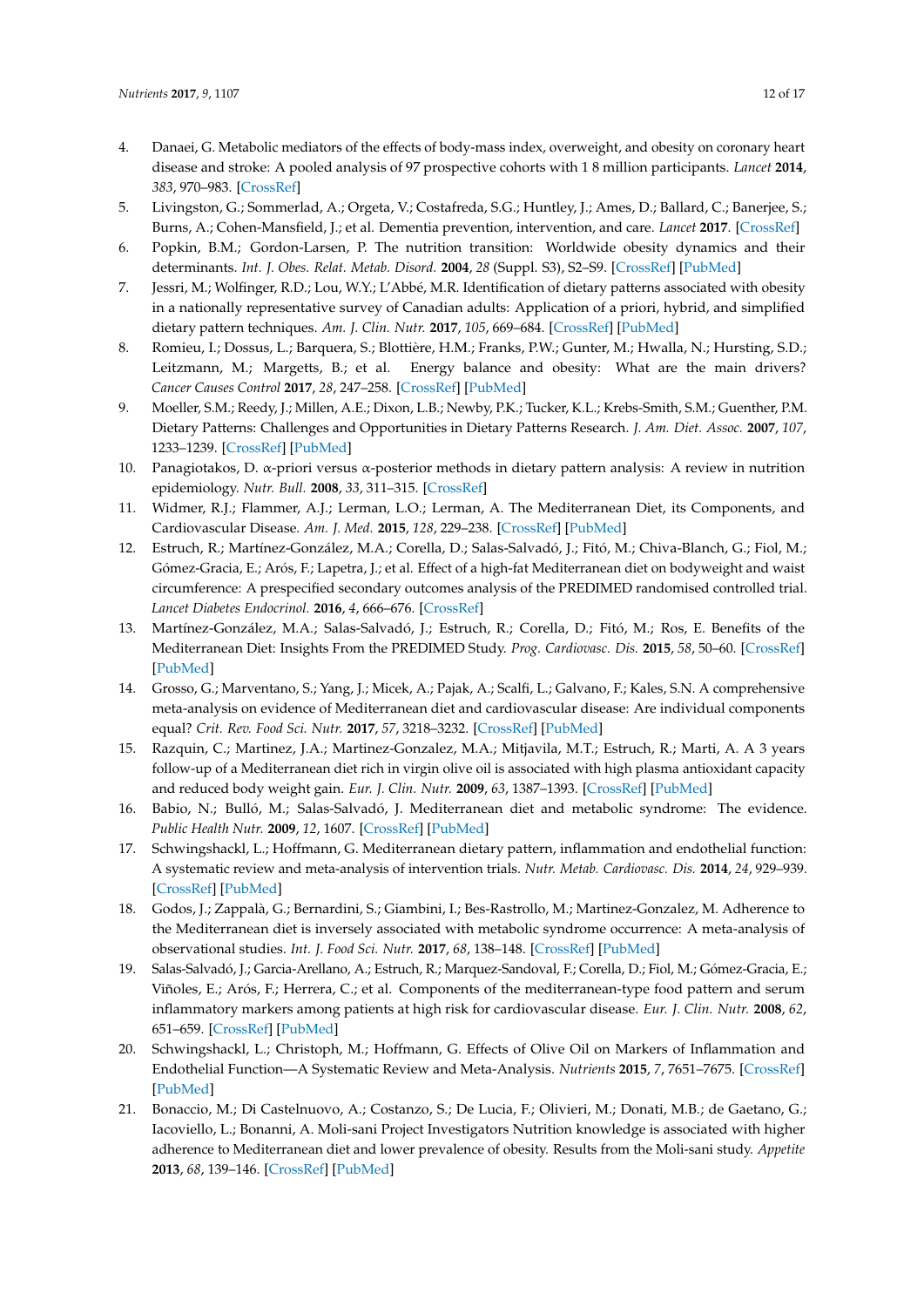- <span id="page-12-0"></span>22. Georgoulis, M.; Kontogianni, M.; Yiannakouris, N. Mediterranean Diet and Diabetes: Prevention and Treatment. *Nutrients* **2014**, *6*, 1406–1423. [\[CrossRef\]](http://dx.doi.org/10.3390/nu6041406) [\[PubMed\]](http://www.ncbi.nlm.nih.gov/pubmed/24714352)
- <span id="page-12-1"></span>23. Nissensohn, M.; Román-Viñas, B.; Sánchez-Villegas, A.; Piscopo, S.; Serra-Majem, L. The Effect of the Mediterranean Diet on Hypertension: A Systematic Review and Meta-Analysis. *J. Nutr. Educ. Behav.* **2016**, *48*, 42–53. [\[CrossRef\]](http://dx.doi.org/10.1016/j.jneb.2015.08.023) [\[PubMed\]](http://www.ncbi.nlm.nih.gov/pubmed/26483006)
- <span id="page-12-2"></span>24. Venturini, D.; Simão, A.N.C.; Urbano, M.R.; Dichi, I. Effects of extra virgin olive oil and fish oil on lipid profile and oxidative stress in patients with metabolic syndrome. *Nutrition* **2015**, *31*, 834–840. [\[CrossRef\]](http://dx.doi.org/10.1016/j.nut.2014.12.016) [\[PubMed\]](http://www.ncbi.nlm.nih.gov/pubmed/25933490)
- <span id="page-12-3"></span>25. Sureda, A.; Bibiloni, M.D.; Martorell, M.; Buil-Cosiales, P.; Marti, A.; Pons, A.; Tur, J.A.; Martinez-Gonzalez, M.A.; PREDIMED Study Investigators. Mediterranean diets supplemented with virgin olive oil and nuts enhance plasmatic antioxidant capabilities and decrease xanthine oxidase activity in people with metabolic syndrome: The PREDIMED study. *Mol. Nutr. Food Res.* **2016**, *60*, 2654–2664. [\[CrossRef\]](http://dx.doi.org/10.1002/mnfr.201600450) [\[PubMed\]](http://www.ncbi.nlm.nih.gov/pubmed/27600061)
- <span id="page-12-4"></span>26. Di Daniele, N.; Noce, A.; Vidiri, M.F.; Moriconi, E.; Marrone, G.; Annicchiarico-Petruzzelli, M.; D'Urso, G.; Tesauro, M.; Rovella, V.; De Lorenzo, A. Impact of Mediterranean diet on metabolic syndrome, cancer and longevity. *Oncotarget* **2017**, *8*, 8947–8979. [\[CrossRef\]](http://dx.doi.org/10.18632/oncotarget.13553) [\[PubMed\]](http://www.ncbi.nlm.nih.gov/pubmed/27894098)
- <span id="page-12-5"></span>27. Albuquerque, D.; Stice, E.; Rodríguez-López, R.; Manco, L.; Nóbrega, C. Current review of genetics of human obesity: From molecular mechanisms to an evolutionary perspective. *Mol. Genet. Genomics* **2015**, *290*, 1191–1221. [\[CrossRef\]](http://dx.doi.org/10.1007/s00438-015-1015-9) [\[PubMed\]](http://www.ncbi.nlm.nih.gov/pubmed/25749980)
- <span id="page-12-6"></span>28. Locke, A.E.; Kahali, B.; Berndt, S.I.; Justice, A.E.; Pers, T.H.; Day, F.R.; Powell, C.; Vedantam, S.; Buchkovich, M.L.; Yang, J.; et al. Genetic studies of body mass index yield new insights for obesity biology. *Nature* **2015**, *518*, 197–206. [\[CrossRef\]](http://dx.doi.org/10.1038/nature14177) [\[PubMed\]](http://www.ncbi.nlm.nih.gov/pubmed/25673413)
- <span id="page-12-7"></span>29. Livingstone, K.M.; Celis-Morales, C.; Papandonatos, G.D.; Erar, B.; Florez, J.C.; Jablonski, K.A.; Razquin, C.; Marti, A.; Heianza, Y.; Huang, T.; et al. FTO genotype and weight loss: Systematic review and meta-analysis of 9563 individual participant data from eight randomised controlled trials. *BMJ* **2016**, *354*, i4707. [\[CrossRef\]](http://dx.doi.org/10.1136/bmj.i4707) [\[PubMed\]](http://www.ncbi.nlm.nih.gov/pubmed/27650503)
- <span id="page-12-8"></span>30. Parnell, L.D.; Blokker, B.A.; Dashti, H.S.; Nesbeth, P.-D.; Cooper, B.E.; Ma, Y.; Lee, Y.-C.; Hou, R.; Lai, C.-Q.; Richardson, K.; et al. CardioGxE, a catalog of gene-environment interactions for cardiometabolic traits. *BioData Min.* **2014**, *7*, 21. [\[CrossRef\]](http://dx.doi.org/10.1186/1756-0381-7-21) [\[PubMed\]](http://www.ncbi.nlm.nih.gov/pubmed/25368670)
- <span id="page-12-9"></span>31. Abraham, G.; Inouye, M. Genomic risk prediction of complex human disease and its clinical application. *Curr. Opin. Genet. Dev.* **2015**, *33*, 10–16. [\[CrossRef\]](http://dx.doi.org/10.1016/j.gde.2015.06.005) [\[PubMed\]](http://www.ncbi.nlm.nih.gov/pubmed/26210231)
- <span id="page-12-10"></span>32. McBride, C.M.; Koehly, L.M.; Sanderson, S.C.; Kaphingst, K.A. The Behavioral Response to Personalized Genetic Information: Will Genetic Risk Profiles Motivate Individuals and Families to Choose More Healthful Behaviors? *Annu. Rev. Public Health* **2010**, *31*, 89–103. [\[CrossRef\]](http://dx.doi.org/10.1146/annurev.publhealth.012809.103532) [\[PubMed\]](http://www.ncbi.nlm.nih.gov/pubmed/20070198)
- <span id="page-12-11"></span>33. Walter, S.; Mejía-Guevara, I.; Estrada, K.; Liu, S.Y.; Glymour, M.M. Association of a Genetic Risk Score With Body Mass Index Across Different Birth Cohorts. *JAMA* **2016**, *316*, 63. [\[CrossRef\]](http://dx.doi.org/10.1001/jama.2016.8729) [\[PubMed\]](http://www.ncbi.nlm.nih.gov/pubmed/27380344)
- <span id="page-12-12"></span>34. Abraham, G.; Havulinna, A.S.; Bhalala, O.G.; Byars, S.G.; De Livera, A.M.; Yetukuri, L.; Tikkanen, E.; Perola, M.; Schunkert, H.; Sijbrands, E.J.; et al. Genomic prediction of coronary heart disease. *Eur. Heart J.* **2016**, *37*, 3267–3278. [\[CrossRef\]](http://dx.doi.org/10.1093/eurheartj/ehw450) [\[PubMed\]](http://www.ncbi.nlm.nih.gov/pubmed/27655226)
- 35. Qi, L.; Parast, L.; Cai, T.; Powers, C.; Gervino, E.V.; Hauser, T.H.; Hu, F.B.; Doria, A. Genetic susceptibility to coronary heart disease in type 2 diabetes: 3 independent studies. *J. Am. Coll. Cardiol.* **2011**, *58*, 2675–2682. [\[CrossRef\]](http://dx.doi.org/10.1016/j.jacc.2011.08.054) [\[PubMed\]](http://www.ncbi.nlm.nih.gov/pubmed/22152955)
- <span id="page-12-13"></span>36. Meigs, J.B.; Shrader, P.; Sullivan, L.M.; McAteer, J.B.; Fox, C.S.; Dupuis, J.; Manning, A.K.; Florez, J.C.; Wilson, P.W.F.; D'Agostino, R.B.; et al. Genotype Score in Addition to Common Risk Factors for Prediction of Type 2 Diabetes. *N. Engl. J. Med.* **2008**, *359*, 2208–2219. [\[CrossRef\]](http://dx.doi.org/10.1056/NEJMoa0804742) [\[PubMed\]](http://www.ncbi.nlm.nih.gov/pubmed/19020323)
- <span id="page-12-14"></span>37. Kristiansson, K.; Perola, M.; Tikkanen, E.; Kettunen, J.; Surakka, I.; Havulinna, A.S.; Stancakova, A.; Barnes, C.; Widen, E.; Kajantie, E.; et al. Genome-Wide Screen for Metabolic Syndrome Susceptibility Loci Reveals Strong Lipid Gene Contribution But No Evidence for Common Genetic Basis for Clustering of Metabolic Syndrome Traits. *Circ. Cardiovasc. Genet.* **2012**, *5*, 242–249. [\[CrossRef\]](http://dx.doi.org/10.1161/CIRCGENETICS.111.961482) [\[PubMed\]](http://www.ncbi.nlm.nih.gov/pubmed/22399527)
- <span id="page-12-15"></span>38. Casas-Agustench, P.; Arnett, D.K.; Smith, C.E.; Lai, C.-Q.; Parnell, L.D.; Borecki, I.B.; Frazier-Wood, A.C.; Allison, M.; Chen, Y.-D.I.; Taylor, K.D.; et al. Saturated fat intake modulates the association between an obesity genetic risk score and body mass index in two US populations. *J. Acad. Nutr. Diet.* **2014**, *114*, 1954–1966. [\[CrossRef\]](http://dx.doi.org/10.1016/j.jand.2014.03.014) [\[PubMed\]](http://www.ncbi.nlm.nih.gov/pubmed/24794412)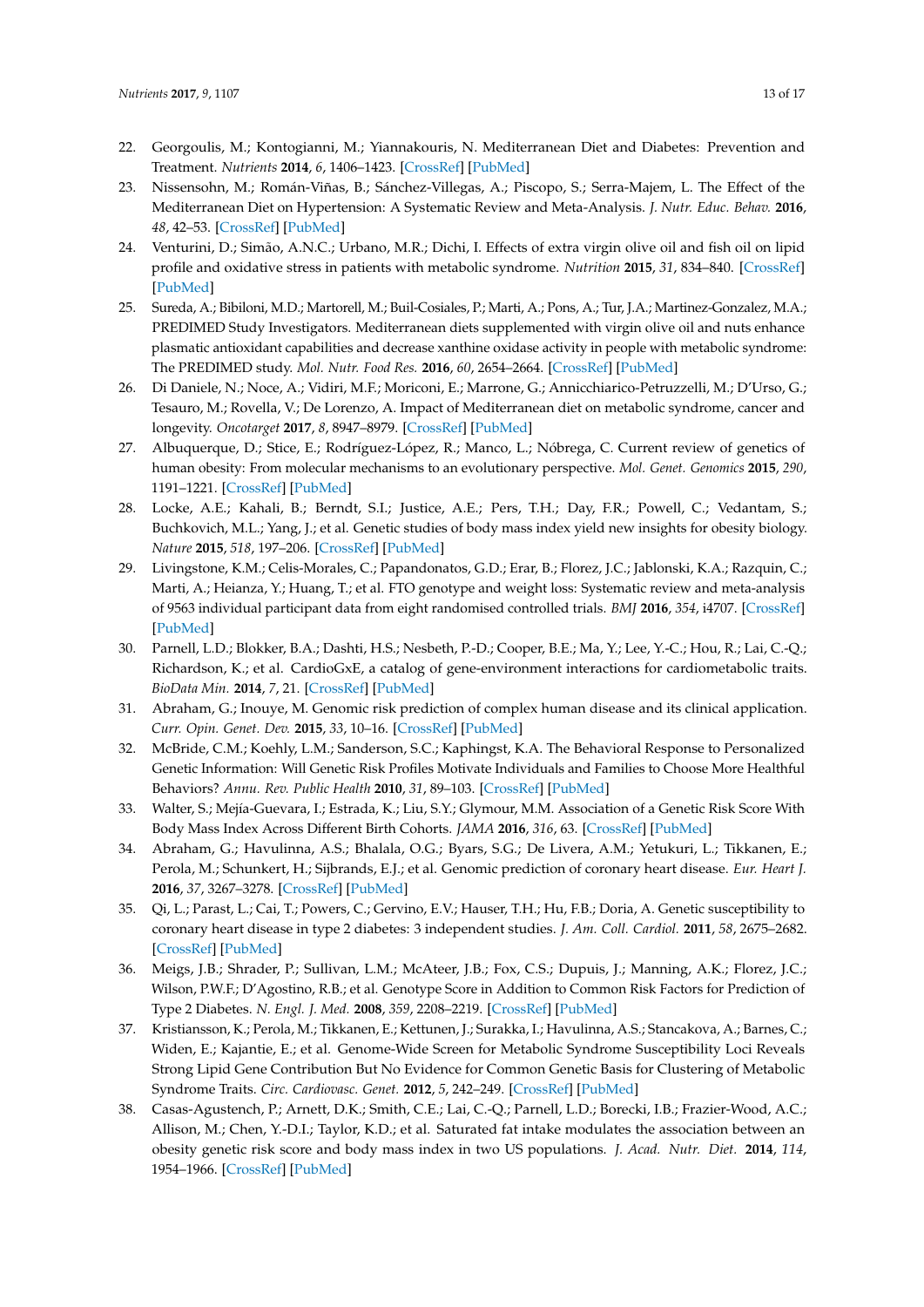- <span id="page-13-0"></span>39. Qi, Q.; Chu, A.Y.; Kang, J.H.; Huang, J.; Rose, L.M.; Jensen, M.K.; Liang, L.; Curhan, G.C.; Pasquale, L.R.; Wiggs, J.L.; et al. Fried food consumption, genetic risk, and body mass index: Gene-diet interaction analysis in three US cohort studies. *BMJ* **2014**, *348*, g1610. [\[CrossRef\]](http://dx.doi.org/10.1136/bmj.g1610) [\[PubMed\]](http://www.ncbi.nlm.nih.gov/pubmed/24646652)
- <span id="page-13-1"></span>40. Qi, Q.; Chu, A.Y.; Kang, J.H.; Jensen, M.K.; Curhan, G.C.; Pasquale, L.R.; Ridker, P.M.; Hunter, D.J.; Willett, W.C.; Rimm, E.B.; et al. Sugar-Sweetened Beverages and Genetic Risk of Obesity. *N. Engl. J. Med.* **2012**, *367*, 1387–1396. [\[CrossRef\]](http://dx.doi.org/10.1056/NEJMoa1203039) [\[PubMed\]](http://www.ncbi.nlm.nih.gov/pubmed/22998338)
- <span id="page-13-2"></span>41. Martinez, J.A.; Navas-Carretero, S.; Saris, W.H.M.; Astrup, A. Personalized weight loss strategies—The role of macronutrient distribution. *Nat. Rev. Endocrinol.* **2014**, *10*, 749–760. [\[CrossRef\]](http://dx.doi.org/10.1038/nrendo.2014.175) [\[PubMed\]](http://www.ncbi.nlm.nih.gov/pubmed/25311395)
- <span id="page-13-3"></span>42. Celis-Morales, C.; Livingstone, K.M.; Marsaux, C.F.M.; Forster, H.; O'Donovan, C.B.; Woolhead, C.; Macready, A.L.; Fallaize, R.; Navas-Carretero, S.; San-Cristobal, R.; et al. Design and baseline characteristics of the Food4Me study: A web-based randomised controlled trial of personalised nutrition in seven European countries. *Genes Nutr.* **2015**, *10*, 450. [\[CrossRef\]](http://dx.doi.org/10.1007/s12263-014-0450-2) [\[PubMed\]](http://www.ncbi.nlm.nih.gov/pubmed/25491748)
- <span id="page-13-4"></span>43. Celis-Morales, C.; Livingstone, K.M.; Marsaux, C.F.M.; Macready, A.L.; Fallaize, R.; O'Donovan, C.B.; Woolhead, C.; Forster, H.; Walsh, M.C.; Navas-Carretero, S.; et al. Effect of personalized nutrition on health-related behaviour change: Evidence from the Food4me European randomized controlled trial. *Int. J. Epidemiol.* **2017**, dyw186. [\[CrossRef\]](http://dx.doi.org/10.1093/ije/dyw186) [\[PubMed\]](http://www.ncbi.nlm.nih.gov/pubmed/27524815)
- <span id="page-13-5"></span>44. Livingstone, K.M.; Celis-Morales, C.; Macready, A.L.; Fallaize, R.; Forster, H.; Woolhead, C.; O'Donovan, C.B.; Marsaux, C.F.; Navas-Carretero, S.; San-Cristobal, R.; et al. Characteristics of European adults who dropped out from the Food4Me Internet-based personalised nutrition intervention. *Public Health Nutr.* **2017**, *20*, 53–63. [\[CrossRef\]](http://dx.doi.org/10.1017/S1368980016002020) [\[PubMed\]](http://www.ncbi.nlm.nih.gov/pubmed/27492149)
- <span id="page-13-6"></span>45. Forster, H.; Fallaize, R.; Gallagher, C.; O'Donovan, C.B.; Woolhead, C.; Walsh, M.C.; Macready, A.L.; Lovegrove, J.A.; Mathers, J.C.; Gibney, M.J.; et al. Online Dietary Intake Estimation: The Food4Me Food Frequency Questionnaire. *J. Med. Internet Res.* **2014**, *16*, e150. [\[CrossRef\]](http://dx.doi.org/10.2196/jmir.3105) [\[PubMed\]](http://www.ncbi.nlm.nih.gov/pubmed/24911957)
- 46. Fallaize, R.; Forster, H.; Macready, A.L.; Walsh, M.C.; Mathers, J.C.; Brennan, L.; Gibney, E.R.; Gibney, M.J.; Lovegrove, J.A. Online Dietary Intake Estimation: Reproducibility and Validity of the Food4Me Food Frequency Questionnaire Against a 4-Day Weighed Food Record. *J. Med. Internet Res.* **2014**, *16*, e190. [\[CrossRef\]](http://dx.doi.org/10.2196/jmir.3355) [\[PubMed\]](http://www.ncbi.nlm.nih.gov/pubmed/25113936)
- <span id="page-13-7"></span>47. Marshall, S.J.; Livingstone, K.M.; Celis-Morales, C.; Forster, H.; Fallaize, R.; O'Donovan, C.B.; Woolhead, C.; Marsaux, C.F.; Macready, A.L.; Navas-Carretero, S.; et al. Reproducibility of the Online Food4Me Food-Frequency Questionnaire for Estimating Dietary Intakes across Europe. *J. Nutr.* **2016**, *146*, 1068–1075. [\[CrossRef\]](http://dx.doi.org/10.3945/jn.115.225078) [\[PubMed\]](http://www.ncbi.nlm.nih.gov/pubmed/27052541)
- <span id="page-13-8"></span>48. Livingstone, K.M.; Celis-Morales, C.; Navas-Carretero, S.; San-Cristobal, R.; Forster, H.; O'Donovan, C.B.; Woolhead, C.; Marsaux, C.F.M.; Macready, A.L.; Fallaize, R.; et al. Fat mass- and obesity-associated genotype, dietary intakes and anthropometric measures in European adults: The Food4Me study. *Br. J. Nutr.* **2016**, *115*, 440–448. [\[CrossRef\]](http://dx.doi.org/10.1017/S0007114515004675) [\[PubMed\]](http://www.ncbi.nlm.nih.gov/pubmed/26620191)
- <span id="page-13-9"></span>49. Celis-Morales, C.; Livingstone, K.M.; Woolhead, C.; Forster, H.; O'Donovan, C.B.; Macready, A.L.; Fallaize, R.; Marsaux, C.F.M.; Tsirigoti, L.; Efstathopoulou, E.; et al. How reliable is internet-based self-reported identity, socio-demographic and obesity measures in European adults? *Genes Nutr.* **2015**, *10*, 28. [\[CrossRef\]](http://dx.doi.org/10.1007/s12263-015-0476-0) [\[PubMed\]](http://www.ncbi.nlm.nih.gov/pubmed/26143178)
- <span id="page-13-10"></span>50. Albani, V.; Celis-Morales, C.; Marsaux, C.F.M.; Forster, H.; O'Donovan, C.B.; Woolhead, C.; Macready, A.L.; Fallaize, R.; Navas-Carretero, S.; San-Cristobal, R.; et al. Exploring the association of dairy product intake with the fatty acids C15:0 and C17:0 measured from dried blood spots in a multipopulation cohort: Findings from the Food4Me study. *Mol. Nutr. Food Res.* **2016**, *60*, 834–845. [\[CrossRef\]](http://dx.doi.org/10.1002/mnfr.201500483) [\[PubMed\]](http://www.ncbi.nlm.nih.gov/pubmed/26678873)
- <span id="page-13-11"></span>51. Markussen, M.S.; Veierød, M.B.; Sakhi, A.K.; Ellingjord-Dale, M.; Blomhoff, R.; Ursin, G.; Andersen, L.F. Evaluation of dietary patterns among Norwegian postmenopausal women using plasma carotenoids as biomarkers. *Br. J. Nutr.* **2015**, *113*, 672–682. [\[CrossRef\]](http://dx.doi.org/10.1017/S0007114514004103) [\[PubMed\]](http://www.ncbi.nlm.nih.gov/pubmed/25622727)
- <span id="page-13-12"></span>52. DeFina, L.F.; Vega, G.L.; Leonard, D.; Grundy, S.M. Fasting glucose, obesity, and metabolic syndrome as predictors of type 2 diabetes: The Cooper Center Longitudinal Study. *J. Investig. Med.* **2012**, *60*, 1164–1168. [\[CrossRef\]](http://dx.doi.org/10.2310/JIM.0b013e318275656a) [\[PubMed\]](http://www.ncbi.nlm.nih.gov/pubmed/23111652)
- <span id="page-13-13"></span>53. Lamina, C.; Forer, L.; Schönherr, S.; Kollerits, B.; Ried, J.S.; Gieger, C.; Peters, A.; Wichmann, H.-E.; Kronenberg, F. Evaluation of gene-obesity interaction effects on cholesterol levels: A genetic predisposition score on HDL-cholesterol is modified by obesity. *Atherosclerosis* **2012**, *225*, 363–369. [\[CrossRef\]](http://dx.doi.org/10.1016/j.atherosclerosis.2012.09.016) [\[PubMed\]](http://www.ncbi.nlm.nih.gov/pubmed/23058813)
- <span id="page-13-14"></span>54. Gerber, M. Qualitative methods to evaluate Mediterranean diet in adults. *Public Health Nutr.* **2006**, *9*, 147–151. [\[CrossRef\]](http://dx.doi.org/10.1079/PHN2005937) [\[PubMed\]](http://www.ncbi.nlm.nih.gov/pubmed/16512962)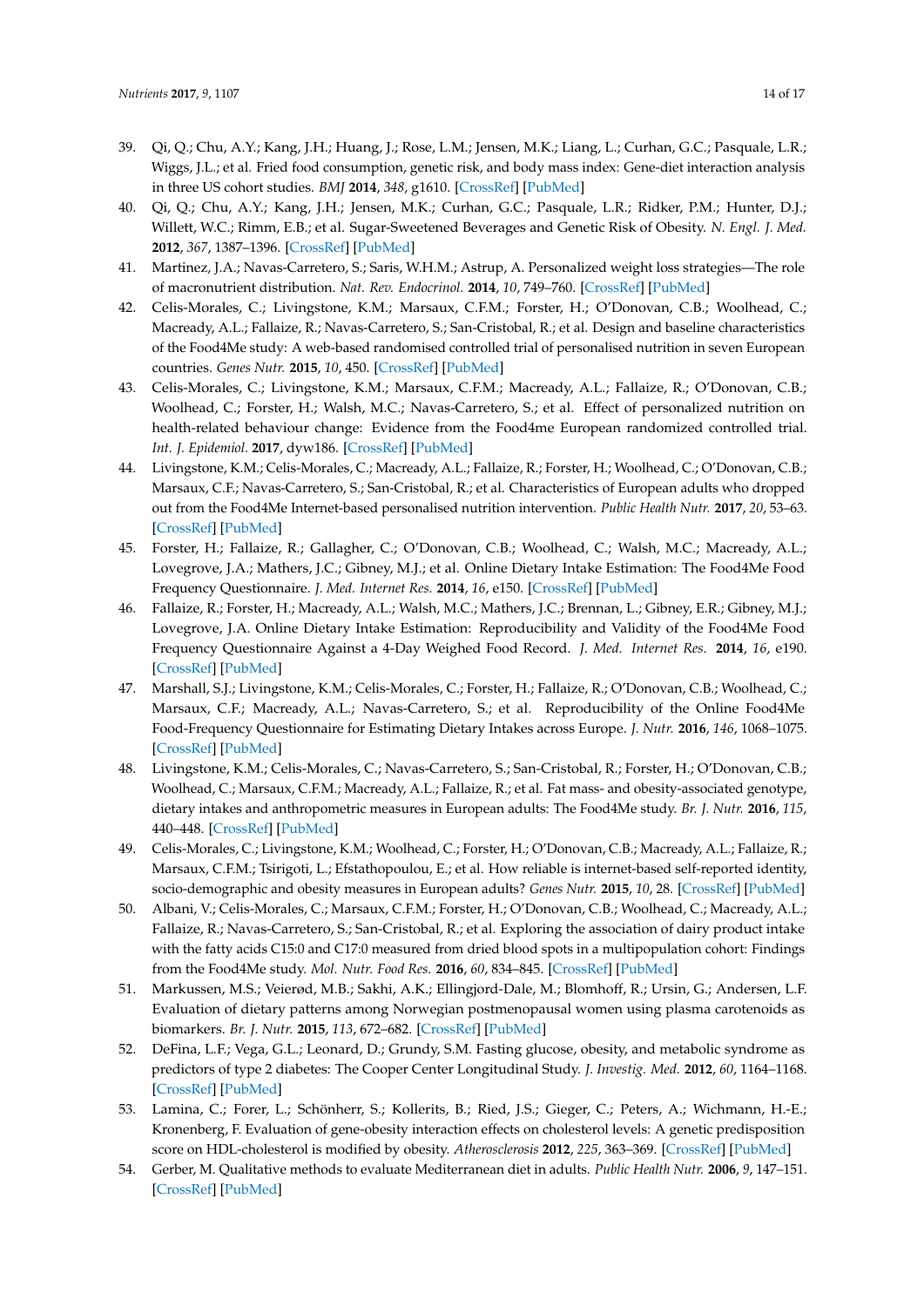- <span id="page-14-0"></span>55. Peterson, R.E.; Maes, H.H.; Holmans, P.; Sanders, A.R.; Levinson, D.F.; Shi, J.; Kendler, K.S.; Gejman, P.V.; Webb, B.T. Genetic risk sum score comprised of common polygenic variation is associated with body mass index. *Hum. Genet.* **2011**, *129*, 221–230. [\[CrossRef\]](http://dx.doi.org/10.1007/s00439-010-0917-1) [\[PubMed\]](http://www.ncbi.nlm.nih.gov/pubmed/21104096)
- <span id="page-14-1"></span>56. Cleves, M.A. Hardy-Weinberg Equilibrium Tests and Allele Frequency Estimation. *Stata J.* **1999**, *48*, 34–37.
- <span id="page-14-2"></span>57. Machiela, M.J.; Chanock, S.J. LDlink: A web-based application for exploring population-specific haplotype structure and linking correlated alleles of possible functional variants. *Bioinformatics* **2015**, *31*, 3555–3557. [\[CrossRef\]](http://dx.doi.org/10.1093/bioinformatics/btv402) [\[PubMed\]](http://www.ncbi.nlm.nih.gov/pubmed/26139635)
- <span id="page-14-3"></span>58. Zhang, H.; Wu, J.; Yu, L. Association of Gln27Glu and Arg16Gly Polymorphisms in Beta2-Adrenergic Receptor Gene with Obesity Susceptibility: A Meta-Analysis. *PLoS ONE* **2014**, *9*, e100489. [\[CrossRef\]](http://dx.doi.org/10.1371/journal.pone.0100489) [\[PubMed\]](http://www.ncbi.nlm.nih.gov/pubmed/24960039)
- <span id="page-14-4"></span>59. Bruneau, M.L.; Johnson, B.T.; Huedo-Medina, T.B.; Larson, K.A.; Ash, G.I.; Pescatello, L.S. The blood pressure response to acute and chronic aerobic exercise: A meta-analysis of candidate gene association studies. *J. Sci. Med. Sport* **2016**, *19*, 424–431. [\[CrossRef\]](http://dx.doi.org/10.1016/j.jsams.2015.05.009) [\[PubMed\]](http://www.ncbi.nlm.nih.gov/pubmed/26122461)
- <span id="page-14-5"></span>60. Kettunen, J.; Tukiainen, T.; Sarin, A.-P.; Ortega-Alonso, A.; Tikkanen, E.; Lyytikäinen, L.-P.; Kangas, A.J.; Soininen, P.; Würtz, P.; Silander, K.; et al. Genome-wide association study identifies multiple loci influencing human serum metabolite levels. *Nat. Genet.* **2012**, *44*, 269–276. [\[CrossRef\]](http://dx.doi.org/10.1038/ng.1073) [\[PubMed\]](http://www.ncbi.nlm.nih.gov/pubmed/22286219)
- <span id="page-14-6"></span>61. Frayling, T.M.; Timpson, N.J.; Weedon, M.N.; Zeggini, E.; Freathy, R.M.; Lindgren, C.M.; Perry, J.R.B.; Elliott, K.S.; Lango, H.; Rayner, N.W.; et al. A common variant in the FTO gene is associated with body mass index and predisposes to childhood and adult obesity. *Science* **2007**, *316*, 889–894. [\[CrossRef\]](http://dx.doi.org/10.1126/science.1141634) [\[PubMed\]](http://www.ncbi.nlm.nih.gov/pubmed/17434869)
- 62. Willer, C.J.; Speliotes, E.K.; Loos, R.J.F.; Li, S.; Lindgren, C.M.; Heid, I.M.; Berndt, S.I.; Elliott, A.L.; Jackson, A.U.; Lamina, C.; et al. Six new loci associated with body mass index highlight a neuronal influence on body weight regulation. *Nat. Genet.* **2009**, *41*, 25–34. [\[CrossRef\]](http://dx.doi.org/10.1038/ng.287) [\[PubMed\]](http://www.ncbi.nlm.nih.gov/pubmed/19079261)
- <span id="page-14-7"></span>63. Perry, J.R.B.; Voight, B.F.; Yengo, L.; Amin, N.; Dupuis, J.; Ganser, M.; Grallert, H.; Navarro, P.; Li, M.; Qi, L.; et al. Stratifying Type 2 Diabetes Cases by BMI Identifies Genetic Risk Variants in LAMA1 and Enrichment for Risk Variants in Lean Compared to Obese Cases. *PLoS Genet.* **2012**, *8*, e1002741. [\[CrossRef\]](http://dx.doi.org/10.1371/journal.pgen.1002741) [\[PubMed\]](http://www.ncbi.nlm.nih.gov/pubmed/22693455)
- <span id="page-14-8"></span>64. Wang, T.J.; Zhang, F.; Richards, J.B.; Kestenbaum, B.; van Meurs, J.B.; Berry, D.; Kiel, D.P.; Streeten, E.A.; Ohlsson, C.; Koller, D.L.; et al. Common genetic determinants of vitamin D insufficiency: A genome-wide association study. *Lancet* **2010**, *376*, 180–188. [\[CrossRef\]](http://dx.doi.org/10.1016/S0140-6736(10)60588-0)
- <span id="page-14-9"></span>65. Ahn, J.; Yu, K.; Stolzenberg-Solomon, R.; Simon, K.C.; McCullough, M.L.; Gallicchio, L.; Jacobs, E.J.; Ascherio, A.; Helzlsouer, K.; Jacobs, K.B.; et al. Genome-wide association study of circulating vitamin D levels. *Hum. Mol. Genet.* **2010**, *19*, 2739–2745. [\[CrossRef\]](http://dx.doi.org/10.1093/hmg/ddq155) [\[PubMed\]](http://www.ncbi.nlm.nih.gov/pubmed/20418485)
- <span id="page-14-10"></span>66. Teslovich, T.M.; Musunuru, K.; Smith, A.V.; Edmondson, A.C.; Stylianou, I.M.; Koseki, M.; Pirruccello, J.P.; Ripatti, S.; Chasman, D.I.; Willer, C.J.; et al. Biological, clinical and population relevance of 95 loci for blood lipids. *Nature* **2010**, *466*, 707–713. [\[CrossRef\]](http://dx.doi.org/10.1038/nature09270) [\[PubMed\]](http://www.ncbi.nlm.nih.gov/pubmed/20686565)
- <span id="page-14-11"></span>67. Cleves, M.A. Exploratory analysis of single nucleotide polymorphisms (SNPs) for quantitative traits. *Stata J.* **2005**, *5*, 141–153.
- <span id="page-14-12"></span>68. Livingstone, K.M.; Celis-Morales, C.; Navas-Carretero, S.; San-Cristobal, R.; Macready, A.L.; Fallaize, R.; Forster, H.; Woolhead, C.; O'Donovan, C.B.; Marsaux, C.F.; et al. Effect of an Internet-based, personalized nutrition randomized trial on dietary changes associated with the Mediterranean diet: The Food4Me Study. *Am. J. Clin. Nutr.* **2016**, *104*, 288–297. [\[CrossRef\]](http://dx.doi.org/10.3945/ajcn.115.129049) [\[PubMed\]](http://www.ncbi.nlm.nih.gov/pubmed/27357094)
- <span id="page-14-13"></span>69. Rokholm, B.; Silventoinen, K.; Tynelius, P.; Gamborg, M.; Sørensen, T.I.A.; Rasmussen, F. Increasing Genetic Variance of Body Mass Index during the Swedish Obesity Epidemic. *PLoS ONE* **2011**, *6*, e27135. [\[CrossRef\]](http://dx.doi.org/10.1371/journal.pone.0027135) [\[PubMed\]](http://www.ncbi.nlm.nih.gov/pubmed/22087252)
- <span id="page-14-14"></span>70. Roswall, N.; Angquist, L.; Ahluwalia, T.S.; Romaguera, D.; Larsen, S.C.; Ostergaard, J.N.; Halkjaer, J.; Vimaleswaran, K.S.; Wareham, N.J.; Bendinelli, B.; et al. Association between Mediterranean and Nordic diet scores and changes in weight and waist circumference: Influence of FTO and TCF7L2 loci. *Am. J. Clin. Nutr.* **2014**, *100*, 1188–1197. [\[CrossRef\]](http://dx.doi.org/10.3945/ajcn.114.089706) [\[PubMed\]](http://www.ncbi.nlm.nih.gov/pubmed/25099543)
- <span id="page-14-15"></span>71. Vaxillaire, M.; Yengo, L.; Lobbens, S.; Rocheleau, G.; Eury, E.; Lantieri, O.; Marre, M.; Balkau, B.; Bonnefond, A.; Froguel, P. Type 2 diabetes-related genetic risk scores associated with variations in fasting plasma glucose and development of impaired glucose homeostasis in the prospective DESIR study. *Diabetologia* **2014**, *57*, 1601–1610. [\[CrossRef\]](http://dx.doi.org/10.1007/s00125-014-3277-x) [\[PubMed\]](http://www.ncbi.nlm.nih.gov/pubmed/24893864)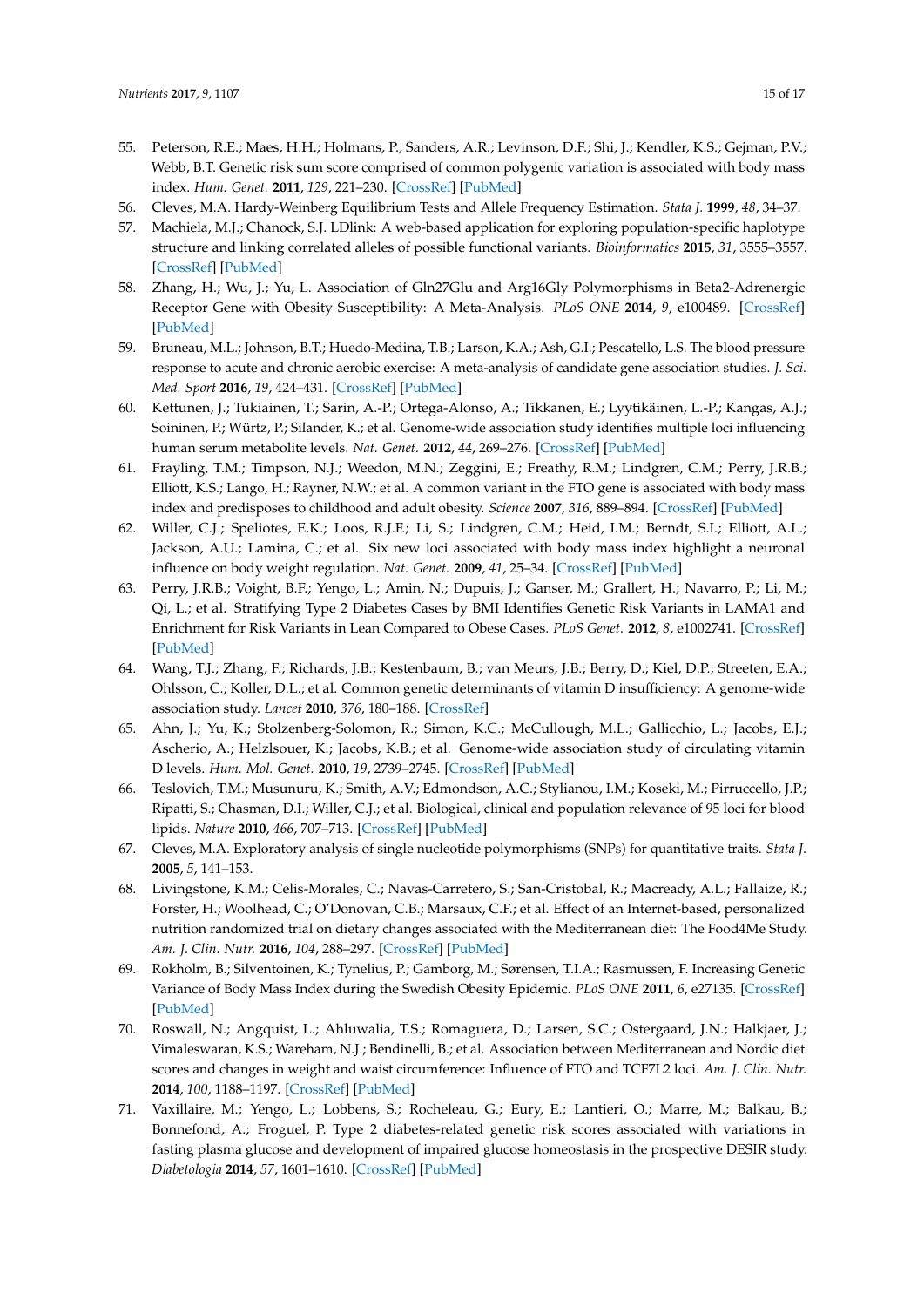- <span id="page-15-0"></span>72. Andersson, E.A.; Allin, K.H.; Sandholt, C.H.; Borglykke, A.; Lau, C.J.; Ribel-Madsen, R.; Sparso, T.; Justesen, J.M.; Harder, M.N.; Jorgensen, M.E.; et al. Genetic Risk Score of 46 Type 2 Diabetes Risk Variants Associates With Changes in Plasma Glucose and Estimates of Pancreatic?—Cell Function Over 5 Years of Follow-Up. *Diabetes* **2013**, *62*, 3610–3617. [\[CrossRef\]](http://dx.doi.org/10.2337/db13-0362) [\[PubMed\]](http://www.ncbi.nlm.nih.gov/pubmed/23835328)
- <span id="page-15-1"></span>73. Ortega-Azorín, C.; Sorlí, J.V.; Asensio, E.M.; Coltell, O.; Martínez-González, M.; Salas-Salvadó, J.; Covas, M.-I.; Arós, F.; Lapetra, J.; Serra-Majem, L.; et al. Associations of the FTO rs9939609 and the MC4R rs17782313 polymorphisms with type 2 diabetes are modulated by diet, being higher when adherence to the Mediterranean diet pattern is low. *Cardiovasc. Diabetol.* **2012**, *11*, 137. [\[CrossRef\]](http://dx.doi.org/10.1186/1475-2840-11-137) [\[PubMed\]](http://www.ncbi.nlm.nih.gov/pubmed/23130628)
- <span id="page-15-2"></span>74. Wang, T.; Huang, T.; Zheng, Y.; Rood, J.; Bray, G.A.; Sacks, F.M.; Qi, L. Genetic variation of fasting glucose and changes in glycemia in response to 2-year weight-loss diet intervention: The POUNDS LOST trial. *Int. J. Obes.* **2016**, *40*, 1164–1169. [\[CrossRef\]](http://dx.doi.org/10.1038/ijo.2016.41) [\[PubMed\]](http://www.ncbi.nlm.nih.gov/pubmed/27113490)
- <span id="page-15-3"></span>75. Hivert, M.F.; Jablonski, K.A.; Perreault, L.; Saxena, R.; McAteer, J.B.; Franks, P.W.; Hamman, R.F.; Kahn, S.E.; Haffner, S.; Meigs, J.B.; et al. Updated Genetic Score Based on 34 Confirmed Type 2 Diabetes Loci Is Associated With Diabetes Incidence and Regression to Normoglycemia in the Diabetes Prevention Program. *Diabetes* **2011**, *60*, 1340–1348. [\[CrossRef\]](http://dx.doi.org/10.2337/db10-1119) [\[PubMed\]](http://www.ncbi.nlm.nih.gov/pubmed/21378175)
- <span id="page-15-4"></span>76. Kastorini, C.-M.; Milionis, H.J.; Esposito, K.; Giugliano, D.; Goudevenos, J.A.; Panagiotakos, D.B. The effect of Mediterranean diet on metabolic syndrome and its components: A meta-analysis of 50 studies and 534,906 individuals. *J. Am. Coll. Cardiol.* **2011**, *57*, 1299–1313. [\[CrossRef\]](http://dx.doi.org/10.1016/j.jacc.2010.09.073) [\[PubMed\]](http://www.ncbi.nlm.nih.gov/pubmed/21392646)
- <span id="page-15-5"></span>77. Fitó, M.; Konstantinidou, V. Nutritional Genomics and the Mediterranean Diet's Effects on Human Cardiovascular Health. *Nutrients* **2016**, *8*, 218. [\[CrossRef\]](http://dx.doi.org/10.3390/nu8040218) [\[PubMed\]](http://www.ncbi.nlm.nih.gov/pubmed/27089360)
- <span id="page-15-6"></span>78. De, R.; Verma, S.S.; Drenos, F.; Holzinger, E.R.; Holmes, M.V.; Hall, M.A.; Crosslin, D.R.; Carrell, D.S.; Hakonarson, H.; Jarvik, G.; et al. Identifying gene-gene interactions that are highly associated with Body Mass Index using Quantitative Multifactor Dimensionality Reduction (QMDR). *BioData Min.* **2015**, *8*, 41. [\[CrossRef\]](http://dx.doi.org/10.1186/s13040-015-0074-0) [\[PubMed\]](http://www.ncbi.nlm.nih.gov/pubmed/26674805)
- <span id="page-15-7"></span>79. Nettleton, J.A.; Follis, J.L.; Ngwa, J.S.; Smith, C.E.; Ahmad, S.; Tanaka, T.; Wojczynski, M.K.; Voortman, T.; Lemaitre, R.N.; Kristiansson, K.; et al. Gene  $\times$  dietary pattern interactions in obesity: Analysis of up to 68 317 adults of European ancestry. *Hum. Mol. Genet.* **2015**, *24*, 4728–4738. [\[CrossRef\]](http://dx.doi.org/10.1093/hmg/ddv186) [\[PubMed\]](http://www.ncbi.nlm.nih.gov/pubmed/25994509)
- <span id="page-15-8"></span>80. Razquin, C.; Martinez, J.A.; Martinez-Gonzalez, M.A.; Bes-Rastrollo, M.; Fernández-Crehuet, J.; Marti, A. A 3-year intervention with a Mediterranean diet modified the association between the rs9939609 gene variant in FTO and body weight changes. *Int. J. Obes.* **2010**, *34*, 266–272. [\[CrossRef\]](http://dx.doi.org/10.1038/ijo.2009.233) [\[PubMed\]](http://www.ncbi.nlm.nih.gov/pubmed/19918250)
- <span id="page-15-9"></span>81. Abete, I.; Parra, D.; Martinez, J.A. Legume-, Fish-, or High-Protein-Based Hypocaloric Diets: Effects on Weight Loss and Mitochondrial Oxidation in Obese Men. *J. Med. Food* **2009**, *12*, 100–108. [\[CrossRef\]](http://dx.doi.org/10.1089/jmf.2007.0700) [\[PubMed\]](http://www.ncbi.nlm.nih.gov/pubmed/19298202)
- <span id="page-15-10"></span>82. Walker, C.G.; Holzapfel, C.; Loos, R.J.F.; Mander, A.P.; Klopp, N.; Illig, T.; Caterson, I.D.; Hauner, H.; Jebb, S.A. Genetic predisposition to an adverse lipid profile limits the improvement in total cholesterol in response to weight loss. *Obesity* **2013**, *21*, 2589–2595. [\[CrossRef\]](http://dx.doi.org/10.1002/oby.20328) [\[PubMed\]](http://www.ncbi.nlm.nih.gov/pubmed/23418103)
- <span id="page-15-11"></span>83. Walker, C.G.; Loos, R.J.F.; Olson, A.D.; Frost, G.S.; Griffin, B.A.; Lovegrove, J.A.; Sanders, T.A.B.; Jebb, S.A. Genetic predisposition influences plasma lipids of participants on habitual diet, but not the response to reductions in dietary intake of saturated fatty acids. *Atherosclerosis* **2011**, *215*, 421–427. [\[CrossRef\]](http://dx.doi.org/10.1016/j.atherosclerosis.2010.12.039) [\[PubMed\]](http://www.ncbi.nlm.nih.gov/pubmed/21292264)
- <span id="page-15-12"></span>84. Xu, M.; Ng, S.S.; Bray, G.A.; Ryan, D.H.; Sacks, F.M.; Ning, G.; Qi, L. Dietary Fat Intake Modifies the Effect of a Common Variant in the LIPC Gene on Changes in Serum Lipid Concentrations during a Long-Term Weight-Loss Intervention Trial. *J. Nutr.* **2015**, *145*, 1289–1294. [\[CrossRef\]](http://dx.doi.org/10.3945/jn.115.212514) [\[PubMed\]](http://www.ncbi.nlm.nih.gov/pubmed/25926410)
- <span id="page-15-13"></span>85. Corella, D.; Carrasco, P.; Sorlí, J.V.; Estruch, R.; Rico-Sanz, J.; Martínez-González, M.Á.; Salas-Salvadó, J.; Covas, M.I.; Coltell, O.; Arós, F.; et al. Mediterranean diet reduces the adverse effect of the TCF7L2-rs7903146 polymorphism on cardiovascular risk factors and stroke incidence: A randomized controlled trial in a high-cardiovascular-risk population. *Diabetes Care* **2013**, *36*, 3803–3811. [\[CrossRef\]](http://dx.doi.org/10.2337/dc13-0955) [\[PubMed\]](http://www.ncbi.nlm.nih.gov/pubmed/23942586)
- <span id="page-15-14"></span>86. Abdullah, M.M.H.; Jones, P.J.H.; Eck, P.K. Nutrigenetics of cholesterol metabolism: Observational and dietary intervention studies in the postgenomic era. *Nutr. Rev.* **2015**, *73*, 523–543. [\[CrossRef\]](http://dx.doi.org/10.1093/nutrit/nuv016) [\[PubMed\]](http://www.ncbi.nlm.nih.gov/pubmed/26117841)
- <span id="page-15-15"></span>87. De, R.; Verma, S.S.; Holzinger, E.; Hall, M.; Burt, A.; Carrell, D.S.; Crosslin, D.R.; Jarvik, G.P.; Kuivaniemi, H.; Kullo, I.J.; et al. Identifying gene–gene interactions that are highly associated with four quantitative lipid traits across multiple cohorts. *Hum. Genet.* **2017**, *136*, 165–178. [\[CrossRef\]](http://dx.doi.org/10.1007/s00439-016-1738-7) [\[PubMed\]](http://www.ncbi.nlm.nih.gov/pubmed/27848076)